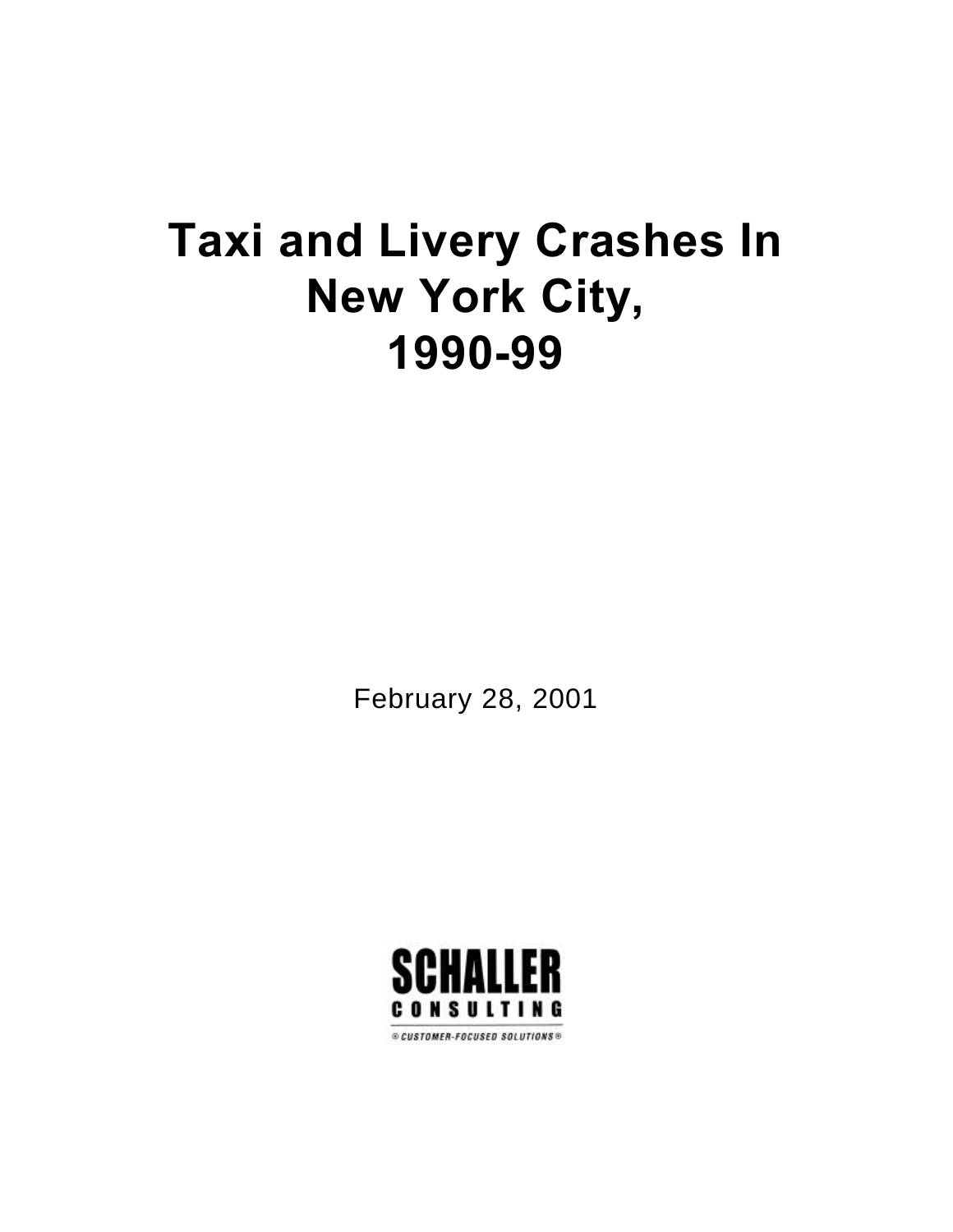## **Contents**

## **About Schaller Consulting**

Schaller Consulting serves government, business and non-profit groups seeking to satisfy customer needs in all forms of urban transportation including bus, subway, paratransit, taxicab, livery and auto.

This report was prepared by Bruce Schaller, Principal of Schaller Consulting. Mr. Schaller has consulted to municipalities, universities, for-profit and non-profit organizations and federal agencies.

Mr. Schaller is a leading practitioner in the area of municipal taxicab regulation and operations. He has consulted to municipalities, private companies and other organizations and written extensively on taxicab issues.

Prior to establishing Schaller Consulting in 1998, Bruce Schaller was Director of Policy Development and Evaluation at the New York City Taxi and Limousine Commission, Deputy Director for Marketing Research and Analysis at New York City Transit, and Senior Economist at the New York City Office for Economic Development. He has a Masters of Public Policy from the University of California at Berkeley and a B.A. from Oberlin College. He is also a Visiting Scholar at New York University's Rudin Center for Transportation Policy and Management.

*Copyright Ó 2001 by Schaller Consulting*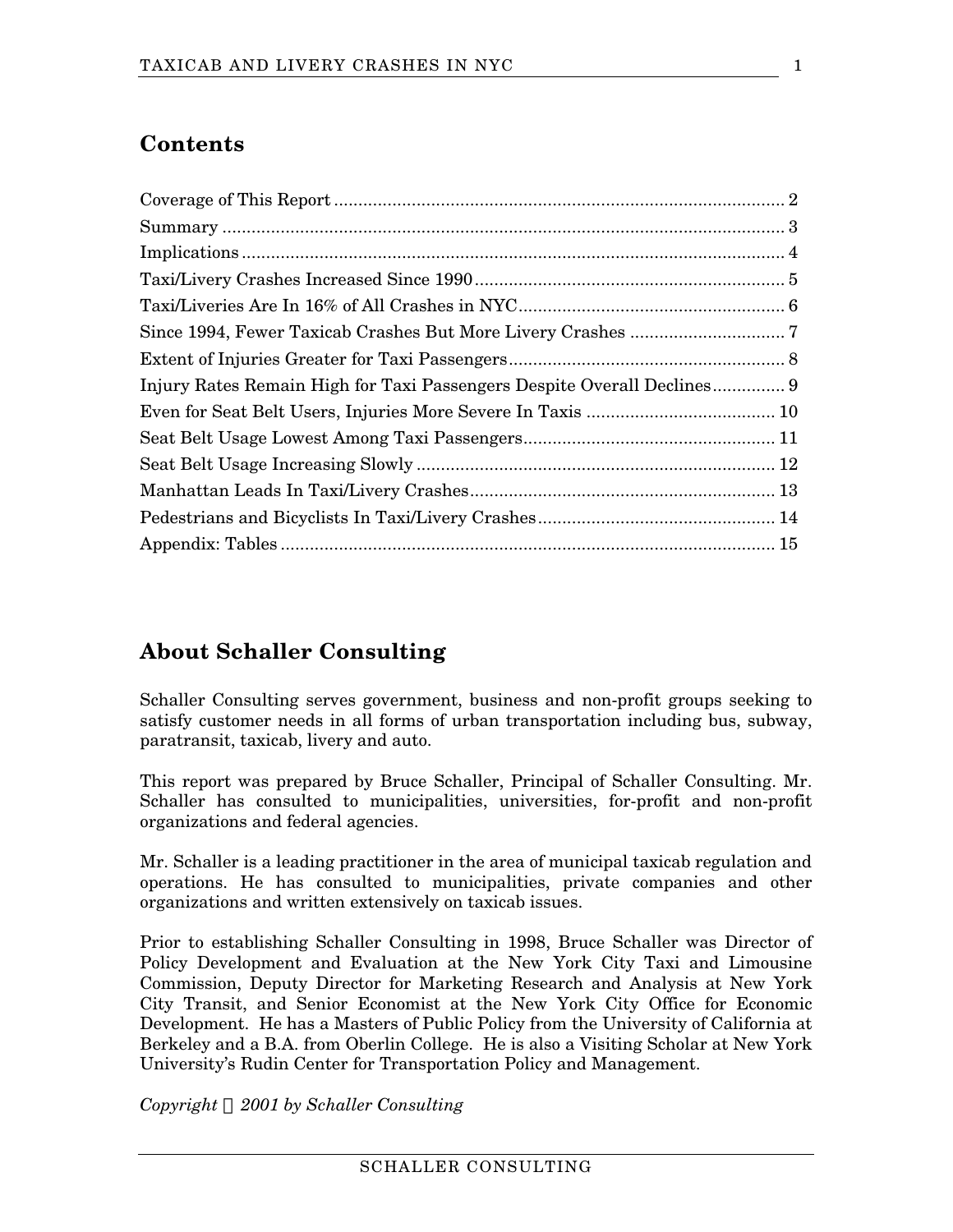## **Coverage of This Report**

This report covers all crashes occurring in New York City that involved taxicabs and for-hire vehicles licensed by the City of New York and that were reported to the New York State Department of Motor Vehicles. DMV supplied data files with crash data to Schaller Consulting in response to Freedom of Information requests.

Taxicabs are the familiar yellow medallion cabs, of which there are currently 12,187 licensed in New York City. The for-hire vehicle (FHV), or livery, category includes car services, black cars and limousines seating fewer than 9 passengers. There are 45,000 licensed FHVs in New York City.

This analysis covers over 130,000 taxi and livery crashes occurring between 1990 and 1999. Data for 1999 only recently became available from DMV; data for 2000 are not yet available.

Three-quarters of taxi/livery crashes reported to DMV (primarily by the police) involve personal injury to vehicle occupants, pedestrians or bicyclists. State law requires that crashes involving personal injury or property damage in excess of \$1,000 be reported. Since many crashes involve property damage less than \$1,000, the total number of taxi/livery crashes is much higher than indicated by DMV records. Based on insurance company data, it can be estimated that the total number of taxi/livery crashes is approximately four to five times the number reported to DMV.

DMV records do not distinguish between taxicab and livery vehicles, yet this breakout is of considerable interest and significance. Thus, as part of the analysis, the two types of vehicles were identified based on the unique sequences of license plate numbers assigned to each type of vehicle. The medallion taxi category includes the "medallion" plates that use the 4-digit medallion number assigned by the Taxi and Limousine Commission, and so-called "TT" and "SBV" plates. The FHV or livery category is comprised primarily of "TC" plates.

Plate numbers were missing in 18% of taxi/livery crashes in recent years. The most likely explanation for the missing plate numbers is errors in recording taxicabs' full plate numbers in cases where the plate includes a small subscripted number. The problem first occurred when this type of plate was introduced in about 1991. Analysis of the DMV data found that the pattern of missing plates was strongly correlated with the pattern of taxi crashes across the city, analyzed on a police precinct basis. As a result, missing plates were allocated to the taxi or livery categories based on a statistical model that considered the known number of taxi and livery crashes in each precinct. Depending on the year, 93-97% of the missing plates were allocated to the taxi category and the remainder to the livery category.

Not included in this analysis are out-of-town taxicabs and liveries not licensed by TLC.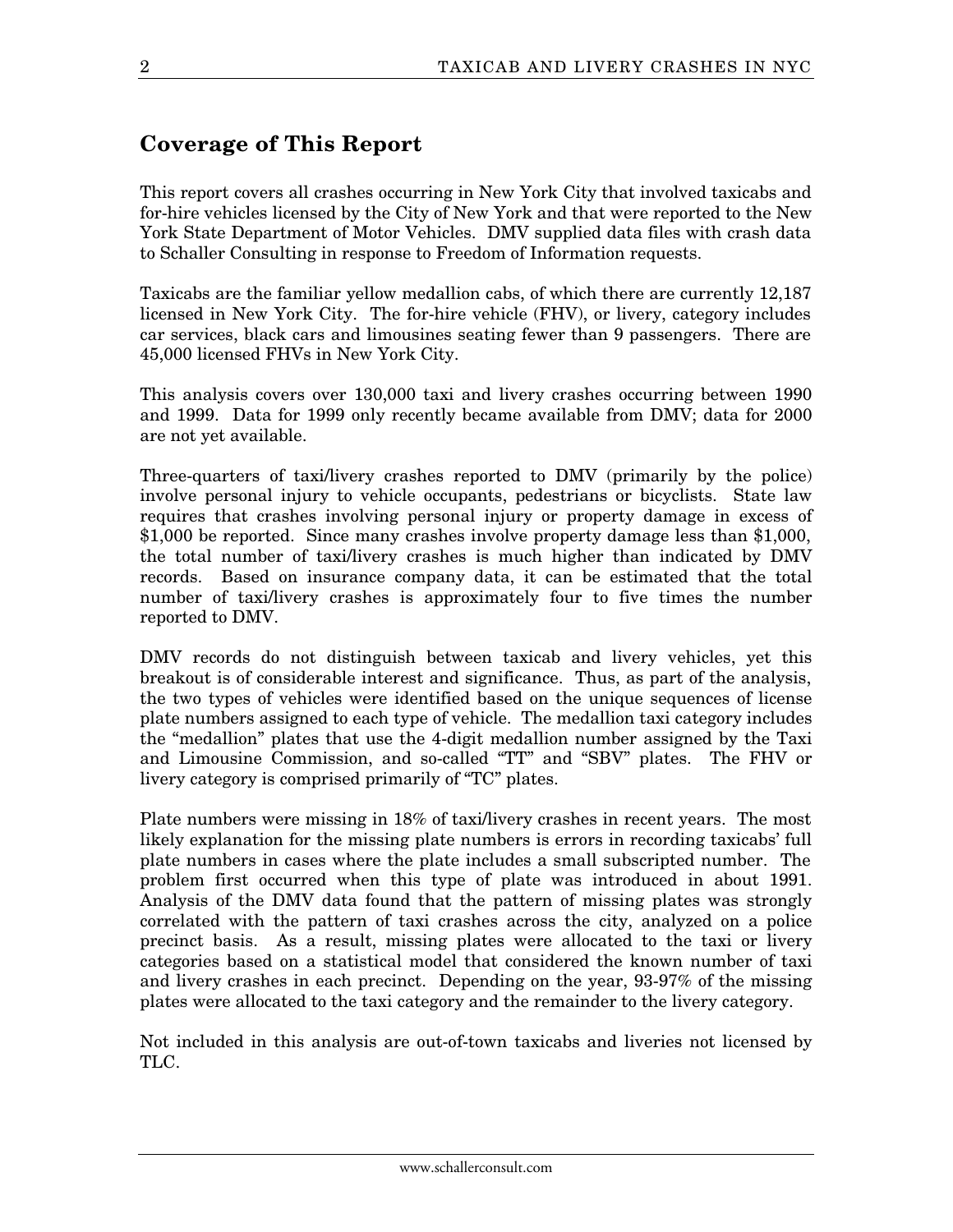#### **Summary**

Public safety is a primary reason that the City government regulates taxicab and livery services. From the earliest days of the taxi industry in New York, safety was a major concern of the public, regulators and the industry. Accident and insurance concerns helped justify the moratorium on issuing medallion licenses in the 1930s and led to stringent vehicle inspections and tighter regulations over the past quarter century. In the last several years, the Taxi and Limousine Commission has taken several steps to reduce the number of taxi and livery crashes. TLC mandated higher levels of insurance coverage, driver drug testing and defensive driver training in 1998. A "critical driver" point system to weed out persistent traffic violators was implemented in February 1999. Celebrity announcements reminding taxi passengers to buckle up were begun in August 1997.

This report presents a comprehensive analysis of taxi and livery crash data. It addresses several important questions: What is the level of risk to the public from taxi and livery crashes? Have crashes been increasing or decreasing in recent years? What has been the impact of regulatory initiatives?

The news for passengers, drivers and the public is both good and bad. Public safety has improved in several areas:

- ß In 1999, the number of taxicab crashes involving personal injury or fatality declined for the fifth year in a row.
- The incidence of serious injury has declined, most substantially for livery riders but also for livery and taxi drivers and to a lesser extent for taxi passengers.

The study also identifies two serious problems:

- ß Livery crashes involving personal injury or fatality increased 26% in the past five years, including increases in each of the past three years (1997-99).
- ß Taxi passengers are far more likely than other vehicle occupants to sustain relatively serious injuries when involved in a crash. In 1999, 11.5% of rear-seat taxi passengers involved in crashes sustained injuries such as fractures, concussions, internal injuries, bleeding, burns, contusions and abrasions. The injury rate for taxi passengers is much higher than for rear-seat livery passengers (3.0%) or for rear-seat passengers in other vehicles involved in taxi/livery crashes (3.1%). In other words, looking at the various vehicles involved in taxi/livery crashes, *taxi passengers are three times more likely to be relatively seriously injured than passengers in other vehicles*.

The first problem is fairly easy to account for. Growth in livery crashes is primarily from the growth of that industry. While crashes are occurring at a somewhat greater rate per vehicle (0.21 injury crashes per licensed livery in 1992 versus 0.23 in 1999), the 50% increase in the number of liveries over this time period is the larger factor.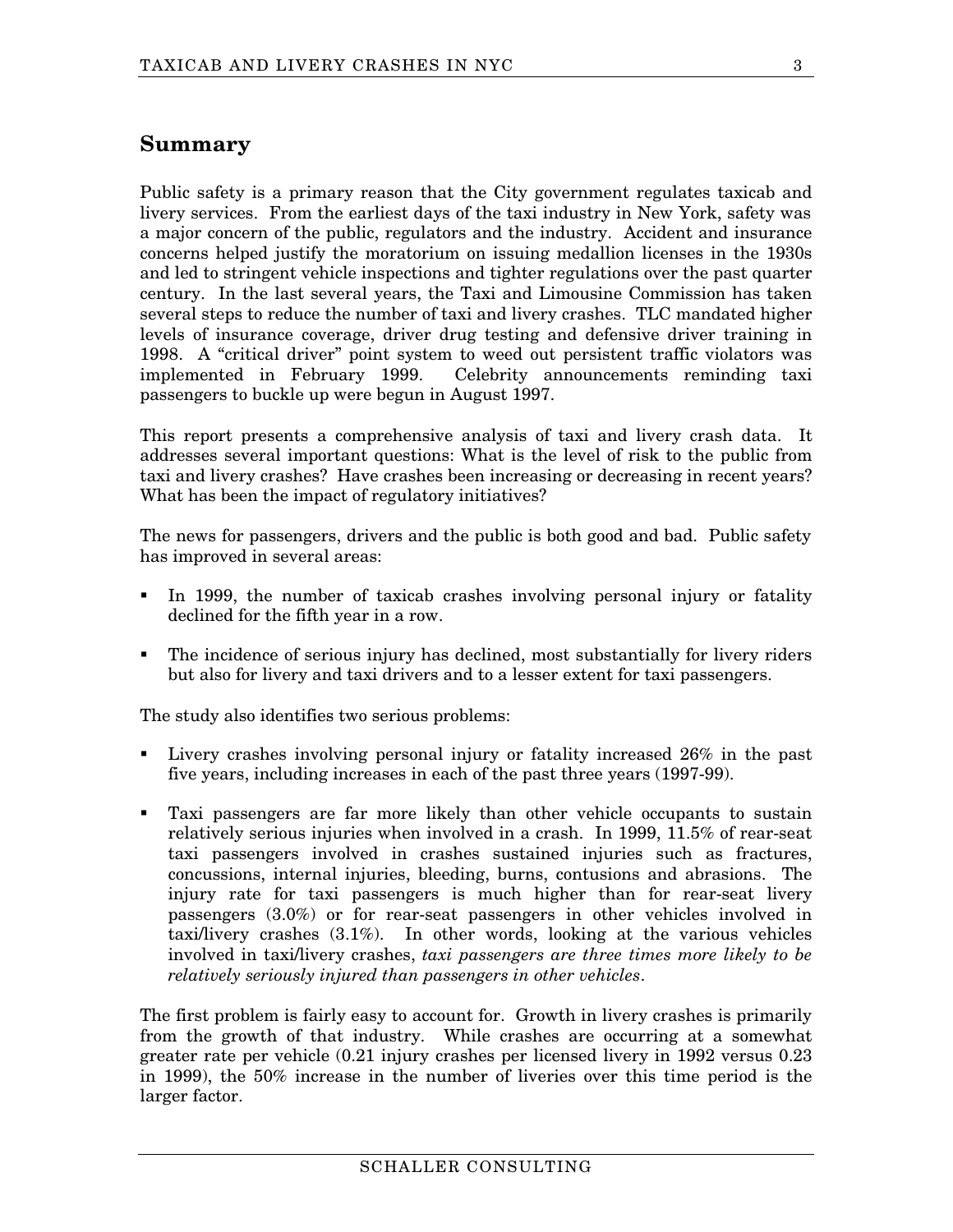The second problem is more difficult to understand fully though several explanations can be adduced. The higher incidence of injury to taxi passengers may be linked to the presence of partitions in most medallion cabs, which introduce a very hard surface in an otherwise cushioned environment. This is the one clear difference in the passenger environment in taxis versus other vehicles.

One clear contributing factor is taxi passengers' reluctance to wear seat belts. Only 17% of rear-seat taxi passengers involved in crashes in 1999 were wearing seat belts<sup>1</sup>—one-half the figure for livery passengers and one-quarter the figure for passengers in other vehicles.<sup>2</sup> Taxi passengers not wearing a restraint are nearly twice as likely to sustain relatively severe injuries as those wearing a restraint (15.6% vs. 8.6% for 1997-99).

Seat belt usage is only one facet of this story, however. Even when wearing restraints, taxi passengers experience high injury rates. Looking just at seat belt users, 8.6% of taxi passengers are relatively seriously injured, a substantially higher rate than for livery passengers (3.3%) or passengers in other vehicles involved in taxi/livery crashes (3.9%).

Restraints do help, however. Unfortunately, seat belt usage has not budged during the past five years among taxi passengers involved in crashes. By contrast, 35% of livery passengers in crashes were wearing belts in 1999, up from 29% in 1994.

Other highlights of the report:

- ß 16% of injury crashes citywide involve taxis or liveries.
- ß 30% of injury crashes in Manhattan involve taxis or liveries.
- In Manhattan, livery crashes  $(2,951)$  approached the level of taxi crashes  $(3,368)$ .
- ß 16 of the 29 persons fatally injured in taxi/livery crashes in 1999 were pedestrians, and one was a bicyclist.

## **Implications**

This report is focused on identifying trends and problems rather than making policy recommendations. Two areas clearly need further attention:

- What has produced five years of steady decline in taxi crashes? Are regulatory changes to be credited? What is the role of escalating demand for taxi service? How can these improvements be transferred to the livery sector?
- ß Why are taxi passengers at so much greater risk of serious injury? What role is played by partitions? Do passengers pay less attention to their surroundings in cabs and are thus less braced when crashes occur? How can passenger use of seat belts be increased?

 $\overline{a}$ 1 50% were recorded as not wearing a restraint; belt usage is unknown for the remaining  $32\%$ .

Restraints were used by 35% of livery rear-seat passengers and 61% of rear-seat passengers in other vehicles involved in taxi/livery crashes.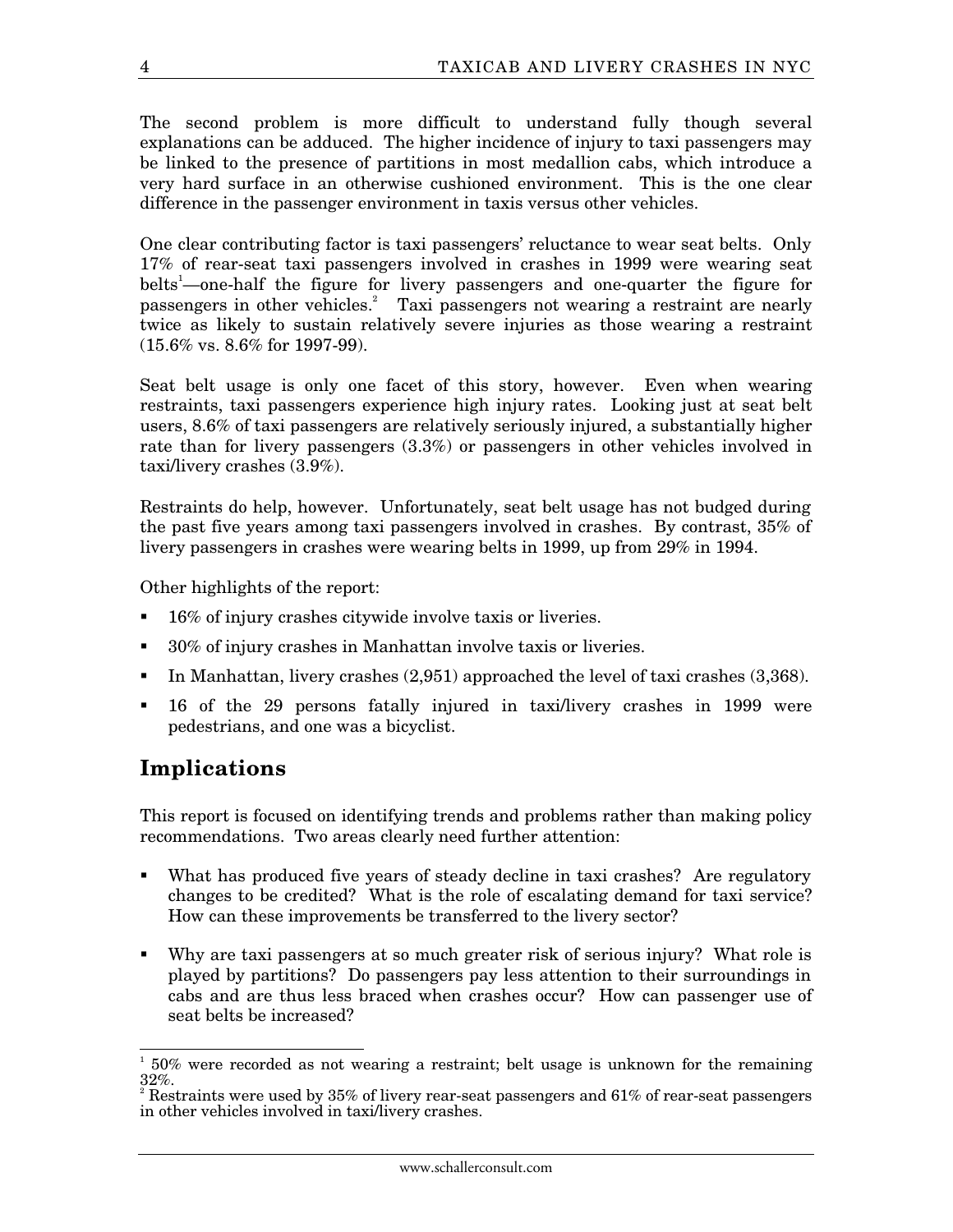#### **Taxi/Livery Crashes Increased Since 1990**

- ß There were 17,127 taxi/livery crashes in New York City in 1999.
- ß 13,126 taxi/livery crashes entailed personal injury to a vehicle occupant, pedestrian or bicyclist. There were 29 crashes involving fatalities.
- **Medallion taxicabs were involved in 4,270 crashes in 1999 while liveries were** involved in 13,134 crashes.
- Injury crashes have increased  $4\%$  since 1994 after jumping by  $48\%$  from 1990 to 1994.
- ß The large increase in total crashes (injury and non-injury) from 1998 to 1999, shown in Figure 1, was due to the increase in reported non-injury (property damage only) crashes. This increase is the product of a change in DMV reporting  $requirements.<sup>3</sup>$





 3 DMV now requires crash reports when "apparent" property damage is over \$1,000 rather than where the damage is known to be over \$1,000. 4 See also Table 1 in the Appendix.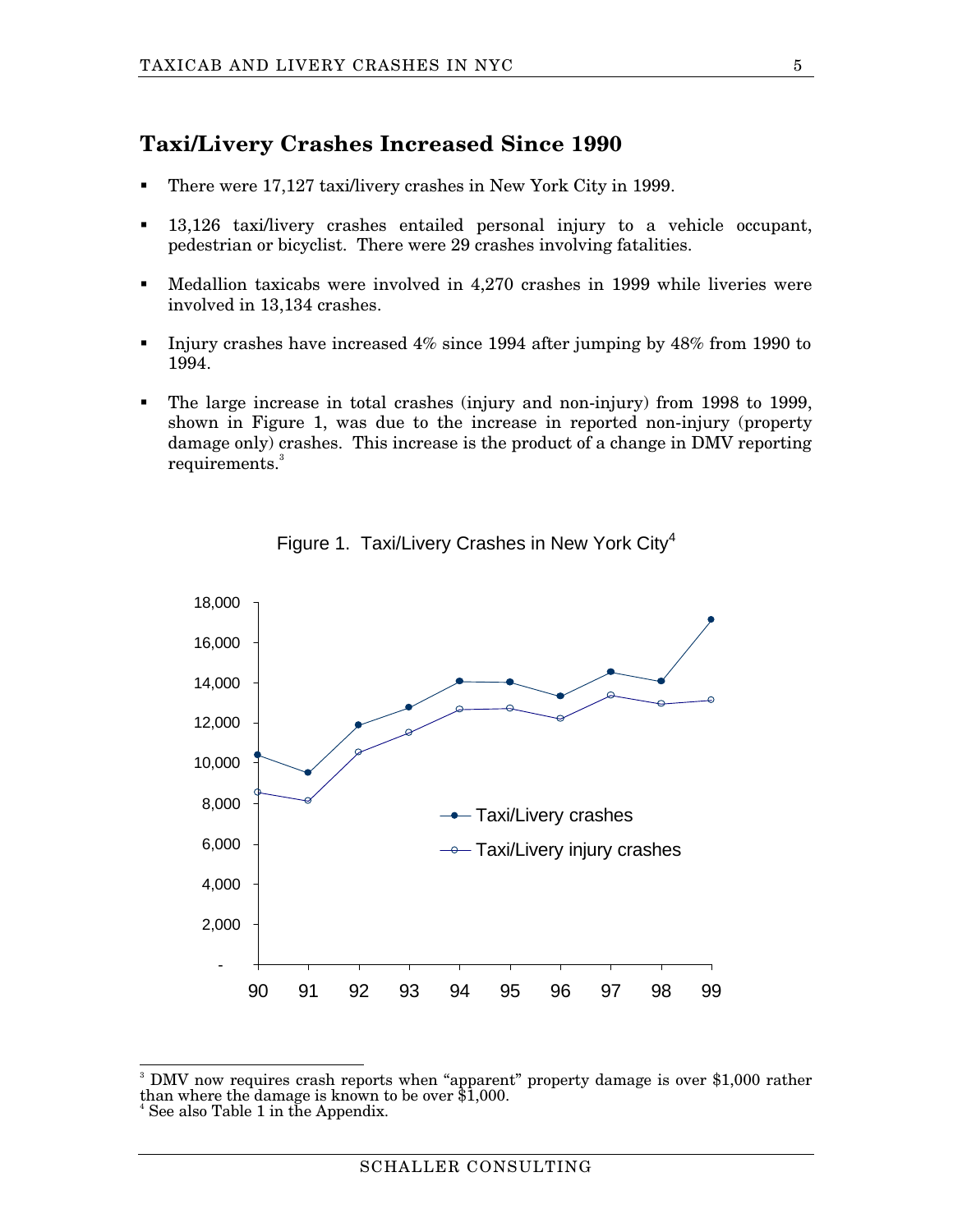#### **Taxi/Liveries Are In 16% of All Crashes in NYC**

- The 13,126 taxi/livery crashes involving personal injury in 1999 represent  $16.2\%$ of all crashes in New York City in 1999.
- **8%** of fatal crashes citywide involved taxicabs and/or liveries.
- In Manhattan, taxi/livery crashes account for 27% of all crashes and 30% of all injury crashes.
- In 1990, taxis and liveries accounted for  $10.4\%$  of all crashes in the city.
- In contrast to the early-90s, the increase in crashes in recent years is largely a result of the growing number of taxis and liveries in New York City. Taxi/livery injury crashes on a per-vehicle basis increased from 0.19 in 1990 to 0.25 in 1992, they declined to 0.23 in 1999.



Figure 2. Taxi/Livery Crashes as Percent Of All NYC Crashes<sup>5</sup>

<sup>5</sup> See also Table 2 in Appendix.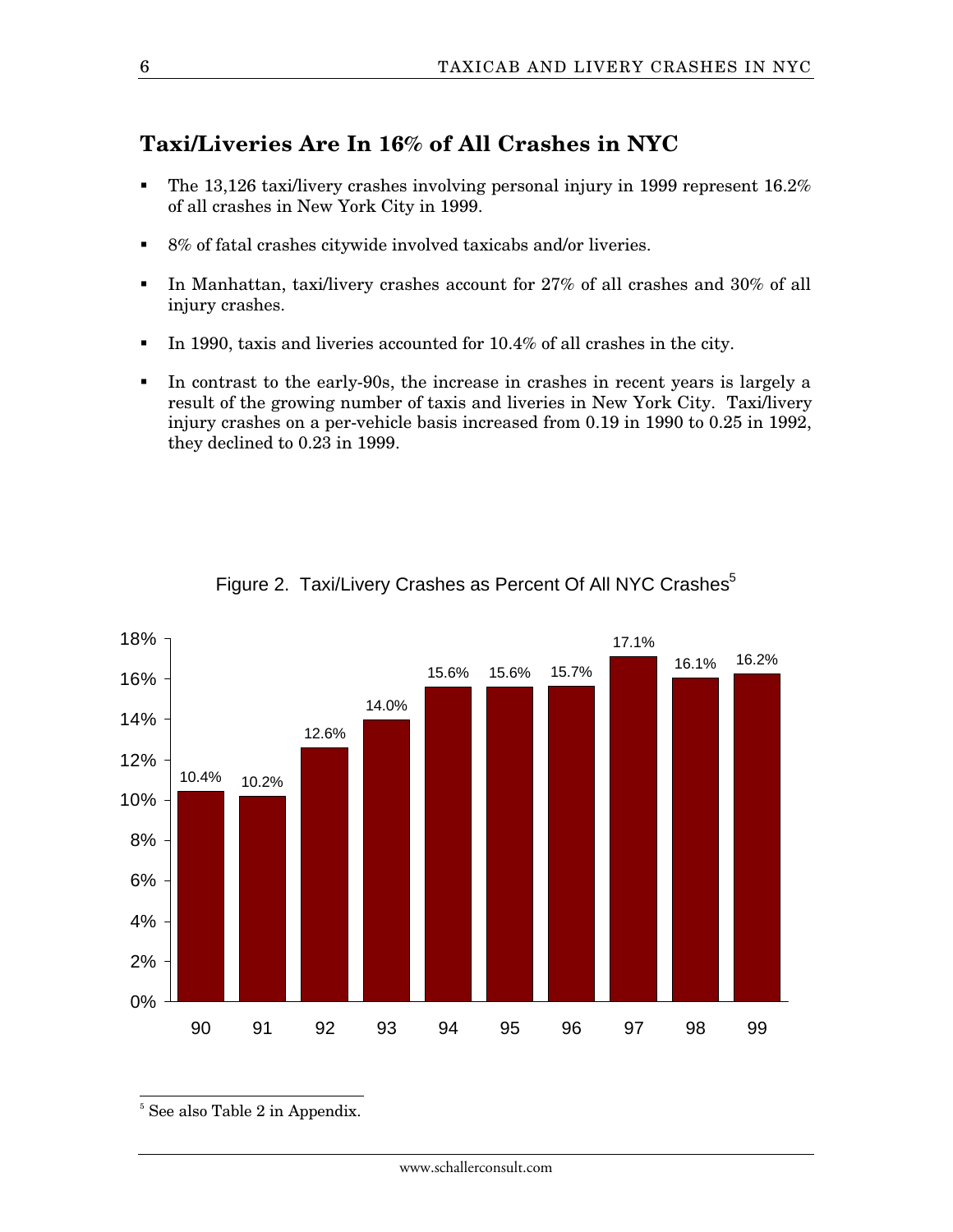#### **Since 1994, Fewer Taxicab Crashes But More Livery Crashes**

- The increase in taxi/livery crashes during the 1990s is attributable to livery cars, not medallion taxis. (Liveries include neighborhood car services, black cars and limousines seating fewer than nine passengers.) Livery crashes involving injury increased 26% in the last five years, from 8,179 in 1994 to 10,290 in 1999.
- ß Taxi crashes involving injury grew by 37% from 1990 to 1994, then declined by 38% from 1994 to 1999.
- Taxi crashes involving injury decreased 3.2% from 1998 to 1999.



Figure 3. Taxi and Livery Crashes, Total and Injury<sup>6</sup>

<sup>&</sup>lt;sup>6</sup> See also Table 1 in Appendix.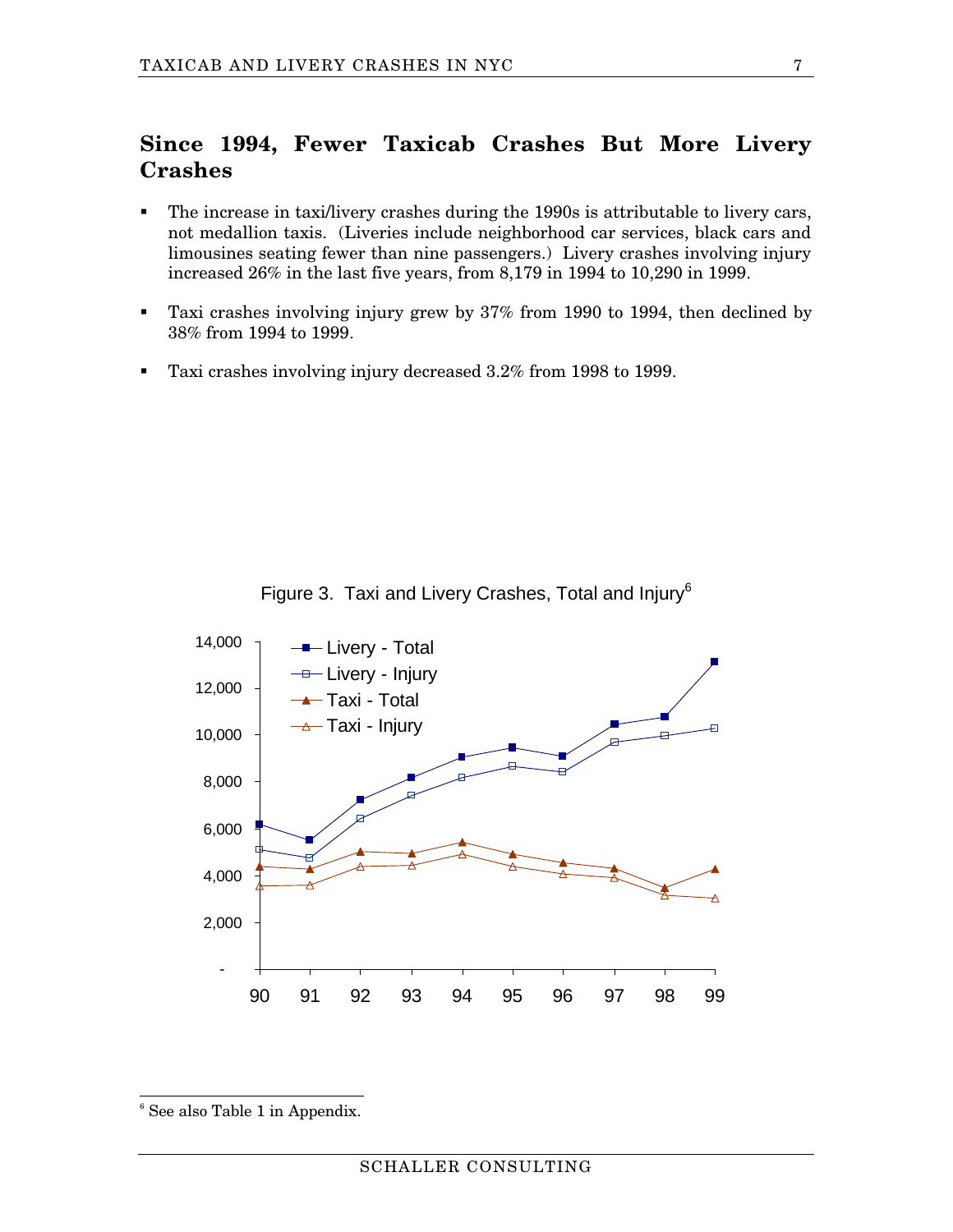#### **Extent of Injuries Greater for Taxi Passengers**

- ß Overall, 41% of all vehicle occupants in taxi/livery crashes in 1999 were injured. (This includes taxi and livery passengers and drivers and the occupants of other vehicles with which they collided.)
- ß 1.4% of vehicle occupants experienced fatal injuries or severe injuries that DMV classifies as Injury Code A. These include broken or distorted limbs, skull fractures, amputations, concussions, internal injuries, severe bleeding, and inability to leave the crash scene without assistance.
- ß An additional 2.5% experienced injuries that DMV classifies as Injury Code B. These include minor bleeding, contusions, abrasions and moderate or minor burns.
- **EXECUTE:** Passengers in medallion taxis are three times more likely to experience these severe or moderate Class A/Class B injuries compared with other vehicle occupants in the same crashes. In 1999, 11.5% of taxi rear-seat passengers experienced relatively severe injuries, compared with 3.1% of rear-seat passengers of other vehicles involved in taxi/livery crashes. The comparable figures are lower for taxi and livery drivers and livery rear-seat passengers.

#### Figure 4. Percentage of Vehicle Occupants Experiencing Class A or B Injuries or Fatalities, for Taxi/Livery Crashes, 1999.<sup>7</sup>



 $\overline{a}$ 7 Passengers are rear-seat passengers only. "Other-car" refers to vehicles involved in taxi and livery crashes other than the taxi and livery vehicles themselves. See also Table 3 in the Appendix.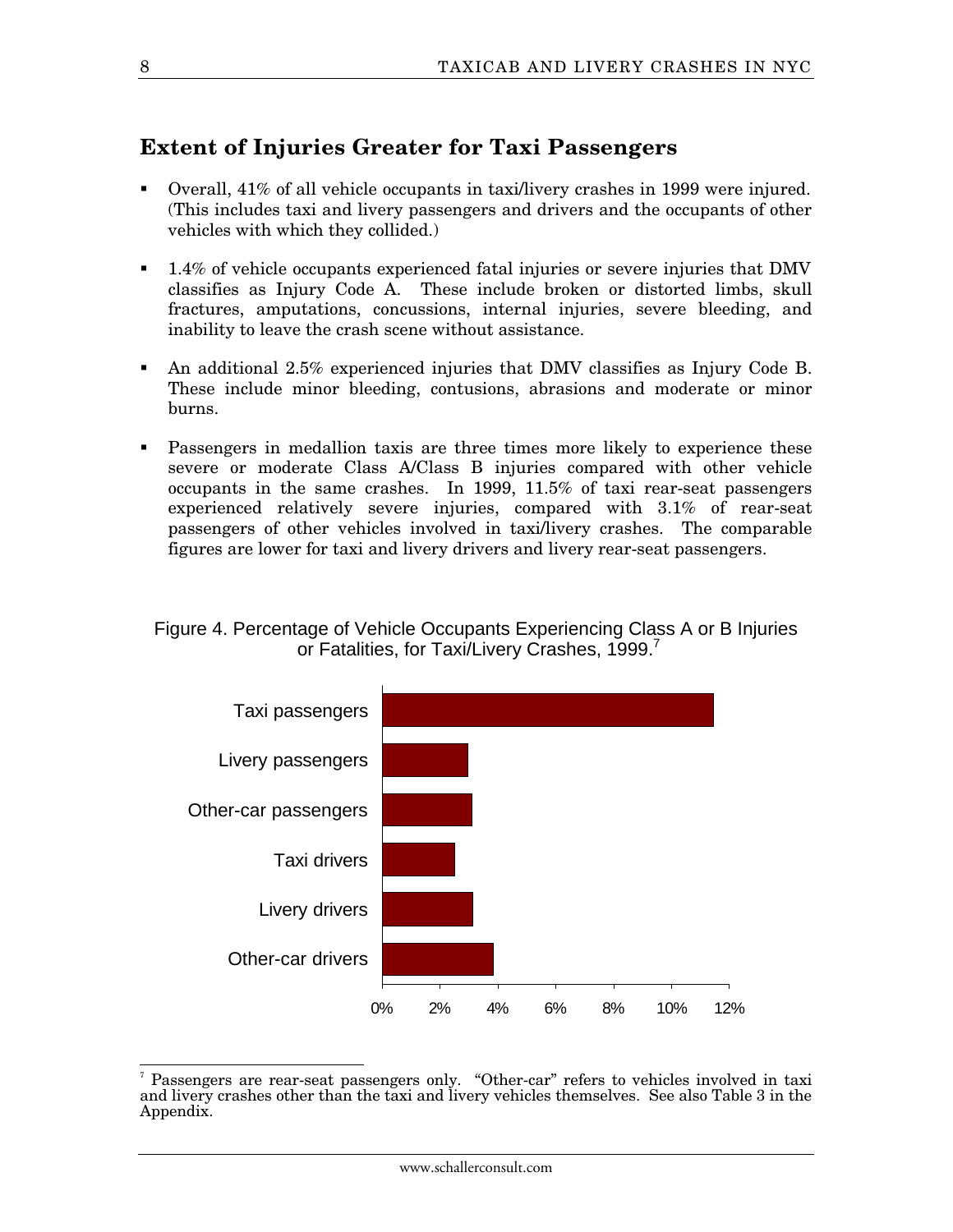#### **Injury Rates Remain High for Taxi Passengers Despite Overall Declines**

- The rate of serious injuries declined for all categories of passengers in taxi/livery vehicles during the 1990s.
- The extent of these declines varied considerably. Declines exceeded 50% for every category of vehicle occupant *except* taxicab passengers. For example, the rate of serious injuries for livery passengers fell from 9-13% in the first half of the decade to 3.0% in 1999.
- By contrast, the rate of serious injuries for taxi passengers fell from  $14-17\%$  in the first half of the decade to 11.5% in 1999.





<sup>&</sup>lt;sup>8</sup> See also Table 3 in Appendix A.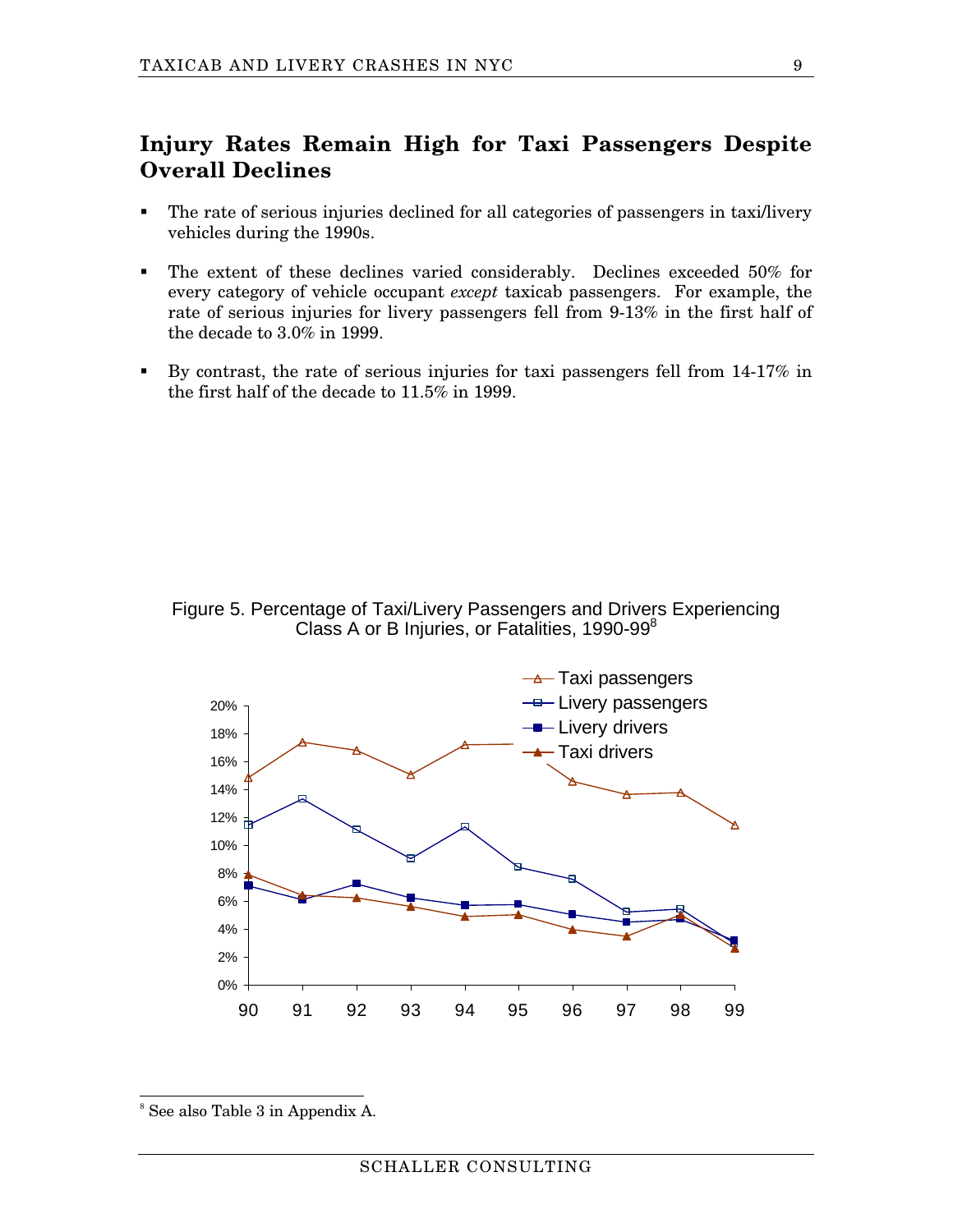## **Even for Seat Belt Users, Injuries More Severe In Taxis**

- The rate of severe or moderate injury is higher for unrestrained vehicle occupants than those wearing seat belts, as shown in the figure below.
- ß Even taxi passengers who wear seat belts, however, are more likely to sustain serious or moderate injuries compared with other passengers in taxi/livery crashes. Serious or moderate injuries are sustained by 8.6% of belt-wearing taxi passengers compared with 3.3% of belt-wearing livery passengers.
- ß Unrestrained taxi passengers are the most likely to be sustain relatively severe injuries; 15.6% sustain serious or moderate injuries compared with 5.6% of livery passengers.
- ß Taxi drivers experience serious or moderate injuries at about one-third the rate of their passengers.



Figure 6. Class A/B Injury Rates by Restraint Usage, 1997-99<sup>9</sup>

 9 Passengers are rear-seat passengers only. See also Table 4 in the Appendix.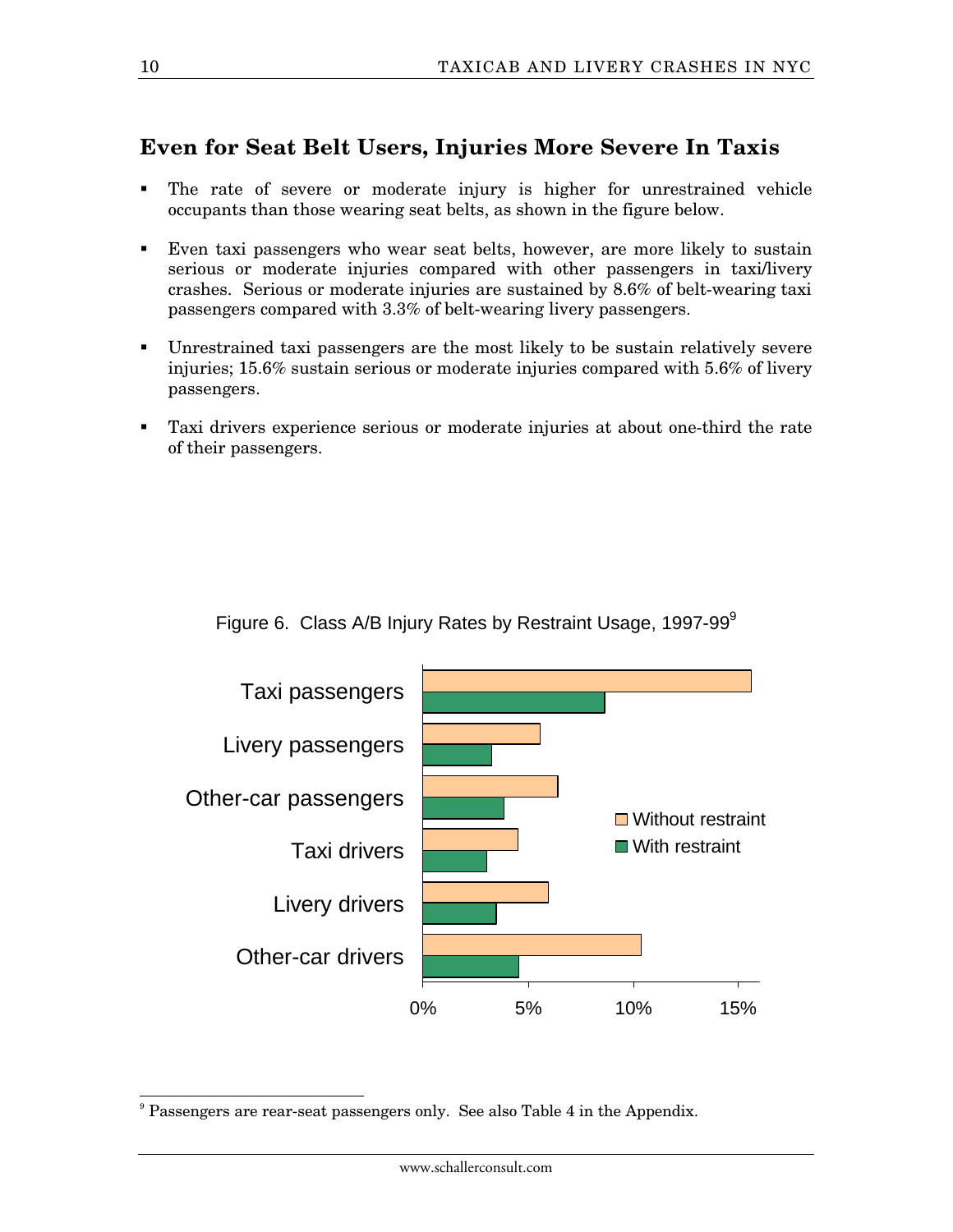## **Seat Belt Usage Lowest Among Taxi Passengers**

- ß Most taxi passengers involved in crashes failed to use a safety restraint in the cab. In 1999, 17% of taxi rear-seat passengers were using a restraint while 50% were known to be not using a restraint. Restraint use was not reported for the remaining 32% of passengers.
- ß Livery passengers are twice as likely as taxi passengers to use a safety restraint; 35% of rear-seat livery passengers used a restraint in 1999 while 41% did not.
- ß At least four in 10 taxi drivers and two in three livery drivers involved in crashes were using a safety restraint in 1999.
- **•** Occupants of other vehicles involved in taxi/livery crashes were much more likely to use a safety restraint than taxi/livery passengers. Three-quarters of drivers and front-seat passengers in non-taxi/livery vehicles involved in these crashes were using a restraint, as were 61% of rear-seat passengers.
- In other words, rear-seat passengers in non-taxi/livery vehicles are three times more likely to use a restraint than rear-seat taxi passengers involved in the same crashes.

#### Figure 7. Restraint Use by Type of Vehicle and Position in Vehicle, for Vehicles Involved in Taxi/Livery Crashes, 1999<sup>10</sup>



 $\overline{1}$ <sup>10</sup> See also Table 5 in the Appendix.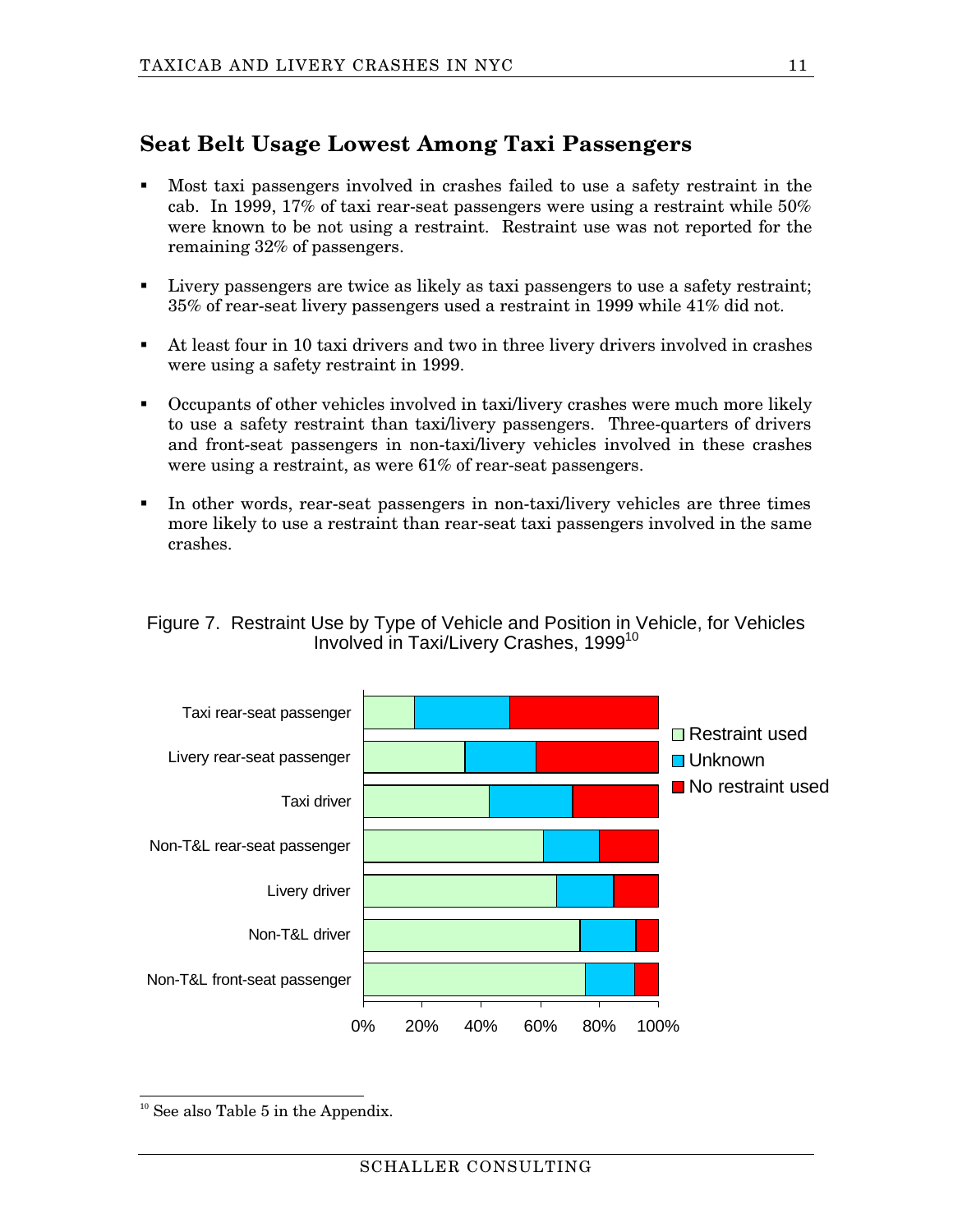#### **Seat Belt Usage Increasing Slowly**

- ß Taxi passengers' use of restraints increased, but only slightly, during the 1990s. While 14% of rear-seat passengers used belts in 1990, the figure rose to 18% in 1994 and has been stable since then.
- **Livery passengers' use of seat belts increased somewhat in the 1990s, from 26%** in 1990 to 35% in 1999, for rear-seat passengers involved in crashes.
- Restraint use by taxi and livery drivers increased significantly in the 1990s.





 $\overline{1}$  $11$  See also Table 5 in the Appendix.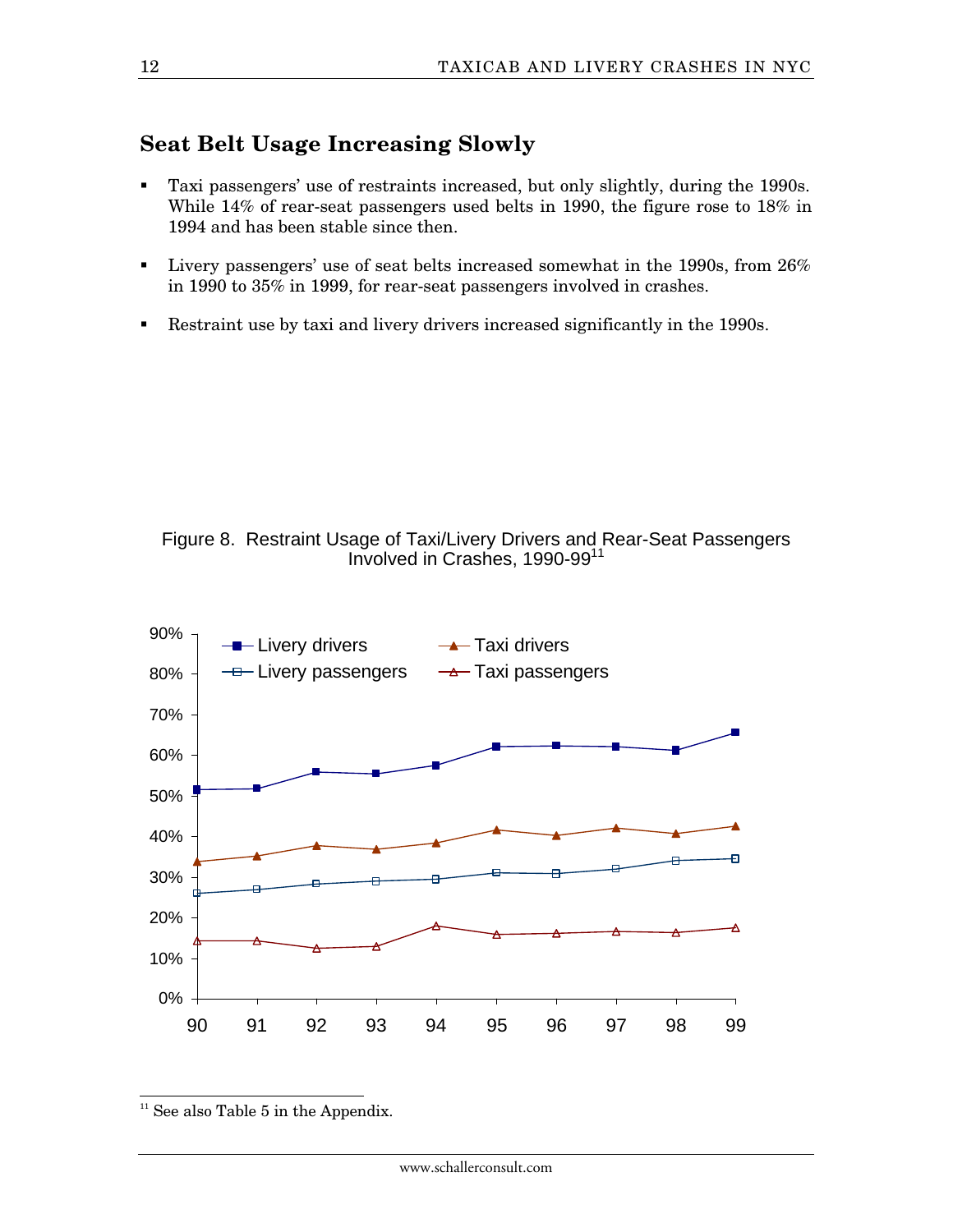## **Manhattan Leads In Taxi/Livery Crashes**

- ß 6,121 of the 17,127 taxi/livery crashes in 1999 occurred in Manhattan.
- ß 30% of all injury crashes in Manhattan in 1999 involved taxis or liveries.
- **16% of all crashes citywide in 1999 involved taxis or liveries.**
- The large majority of taxi crashes occurred in Manhattan  $(3,368)$  in Manhattan versus 902 in the other four boroughs combined).
- **The number of livery crashes in Manhattan**  $(2,951)$  **is approaching the number of** taxi crashes in Manhattan.
- **Brooklyn led the city in livery crashes, with 4,369 in 1999, followed by Queens** (2,808), the Bronx (2,741) and Staten Island (265).



Figure 9. Taxi and Livery Crashes by Borough, 1999<sup>12</sup>

 $\overline{1}$  $12$  See also Table 6 in the Appendix.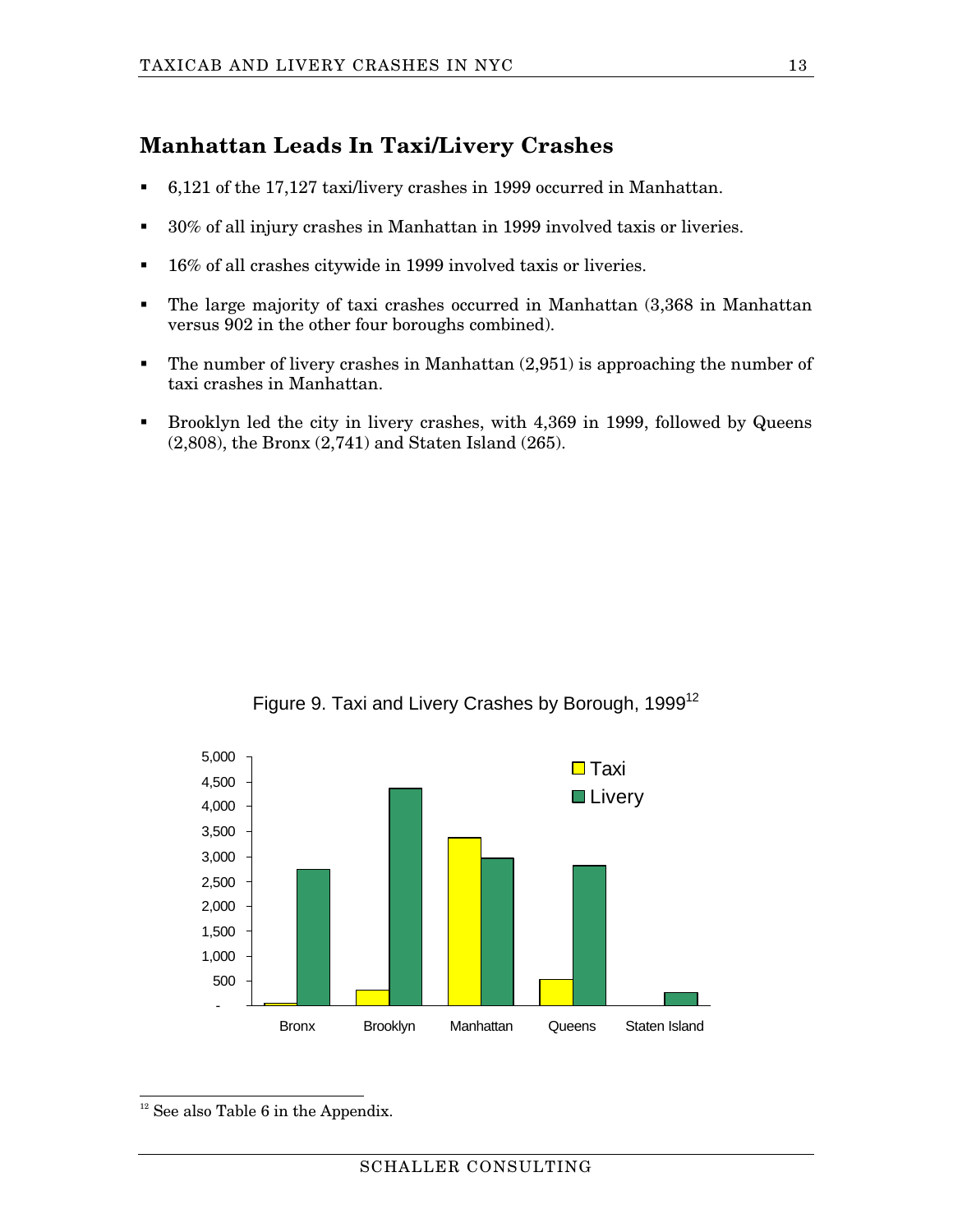## **Pedestrians and Bicyclists In Taxi/Livery Crashes**

- ß 1,485 taxi/livery crashes caused pedestrian injuries in 1999. Pedestrians were injured in 11% of all taxi/livery injury crashes. Sixteen resulted in pedestrian fatalities.
- ß As with overall taxi/livery crashes, the number involving pedestrian injuries increased in the early 1990s but declined since 1995.
- Pedestrian fatalities fell from a high of 24 in 1990 to ten in 1998 and 16 in 1999.
- ß 632 taxi/livery crashes injured bicyclists in 1999. One resulted in a bicyclist fatality.

Figure 10. Crashes Involving Pedestrians or Bicyclists and Taxis/Liveries<sup>13</sup>



 $\overline{1}$ <sup>13</sup> See also Table 7 in Appendix.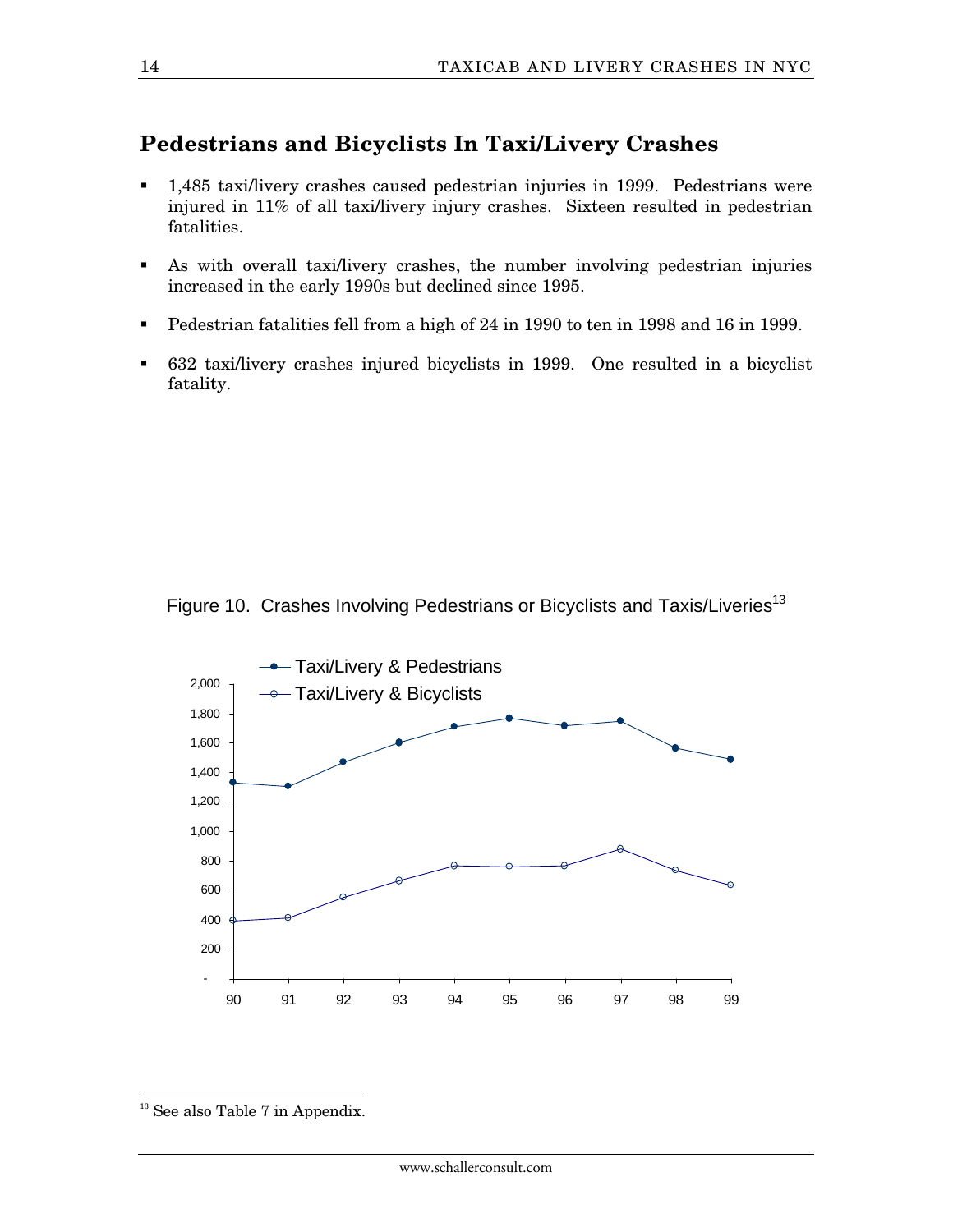## **Appendix: Tables**

|          | Table 1. Crashes Involving Taxis and Liveries, New York City, 1990-99  17 |    |
|----------|---------------------------------------------------------------------------|----|
|          |                                                                           |    |
|          | Table 3. Extent of Injuries in Taxi/Livery Crashes, for Passengers        |    |
| Table 4. | Rate of Class A/B Injury by Restraint Use, 1997-99 Taxi/Livery            |    |
| Table 5. | Seat Belt Usage of Passengers and Drivers in Taxi and Livery              |    |
| Table 6. |                                                                           |    |
|          | Table 7. Crashes Involving Pedestrians or Bicyclists and Taxi/Liveries,   | 23 |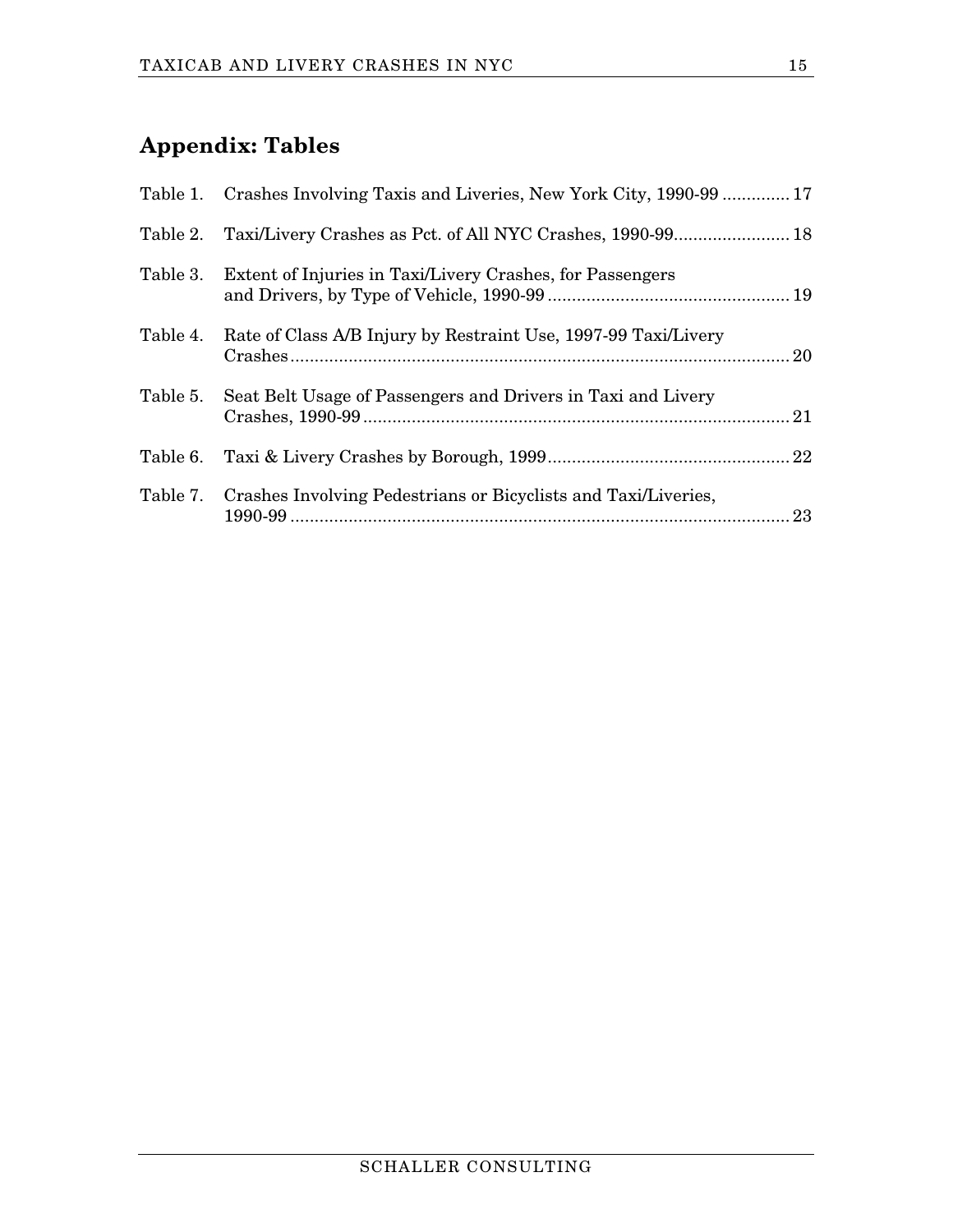|      | Taxicabs |         |          | Liveries |         |          | <b>Total Taxi &amp; Livery</b> |         |          |
|------|----------|---------|----------|----------|---------|----------|--------------------------------|---------|----------|
|      |          | Injury  |          |          | Injury  |          |                                | Injury  |          |
| Year | Total    | crashes | Fatality | Total    | crashes | Fatality | Total                          | crashes | Fatality |
| 90   | 4,383    | 3,568   | 22       | 6,195    | 5.114   | 22       | 10,406                         | 8,534   | 44       |
| 91   | 4,259    | 3.608   | 9        | 5,502    | 4,752   | 25       | 9,519                          | 8.134   | 33       |
| 92   | 5,006    | 4,398   | 9        | 7,205    | 6,410   | 16       | 11,894                         | 10,519  | 25       |
| 93   | 4,946    | 4,434   | 5        | 8,160    | 7.408   | 22       | 12,764                         | 11.518  | 27       |
| 94   | 5.440    | 4.904   | 6        | 9.054    | 8.179   | 23       | 14.058                         | 12.670  | 29       |
| 95   | 4,898    | 4,398   | 17       | 9,473    | 8,648   | 22       | 14,015                         | 12,699  | 39       |
| 96   | 4,532    | 4.077   | 10       | 9.100    | 8,433   | 18       | 13,313                         | 12,202  | 27       |
| 97   | 4,295    | 3,897   | 7        | 10,469   | 9,702   | 21       | 14,539                         | 13.384  | 28       |
| 98   | 3.477    | 3,143   | 3        | 10.782   | 9.983   | 19       | 14.044                         | 12,922  | 22       |
| 99   | 4,270    | 3,041   | 10       | 13,134   | 10,290  | 20       | 17,127                         | 13,126  | 29       |

|  |  |  | Table 1.  Crashes Involving Taxis and Liveries, New York City, 1990-99 |  |  |
|--|--|--|------------------------------------------------------------------------|--|--|
|--|--|--|------------------------------------------------------------------------|--|--|

Covers accidents involving taxicabs and liveries licensed by the Taxi and Limousine Commission. Does not include taxicabs and liveries licensed outside NYC.

Note that some accidents involve both taxicabs and liveries; these accidents are counted only once in the total column.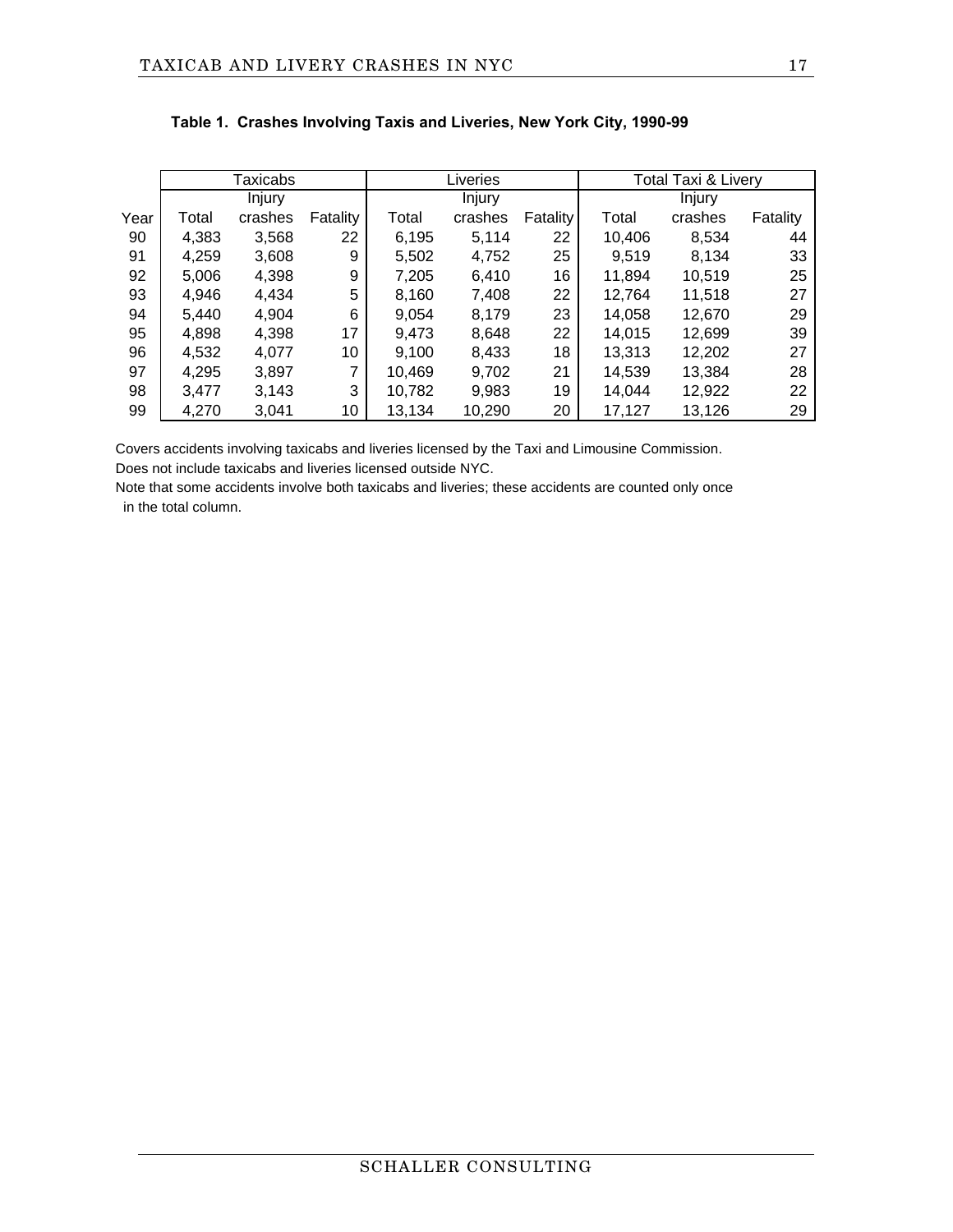#### **Table 2. Taxi/Livery Crashes as Pct. of All NYC Crashes, 1990-99**

| Year | <b>Total NYC</b> | Taxi/Livery | % T&L |
|------|------------------|-------------|-------|
| 90   | 81,842           | 8,534       | 10.4% |
| 91   | 79,730           | 8,134       | 10.2% |
| 92   | 83,502           | 10,519      | 12.6% |
| 93   | 82,547           | 11,518      | 14.0% |
| 94   | 81,233           | 12,670      | 15.6% |
| 95   | 81,434           | 12,699      | 15.6% |
| 96   | 77,947           | 12,202      | 15.7% |
| 97   | 78,156           | 13,384      | 17.1% |
| 98   | 80,399           | 12,922      | 16.1% |
| 99   | 80,833           | 13,126      | 16.2% |
|      |                  |             |       |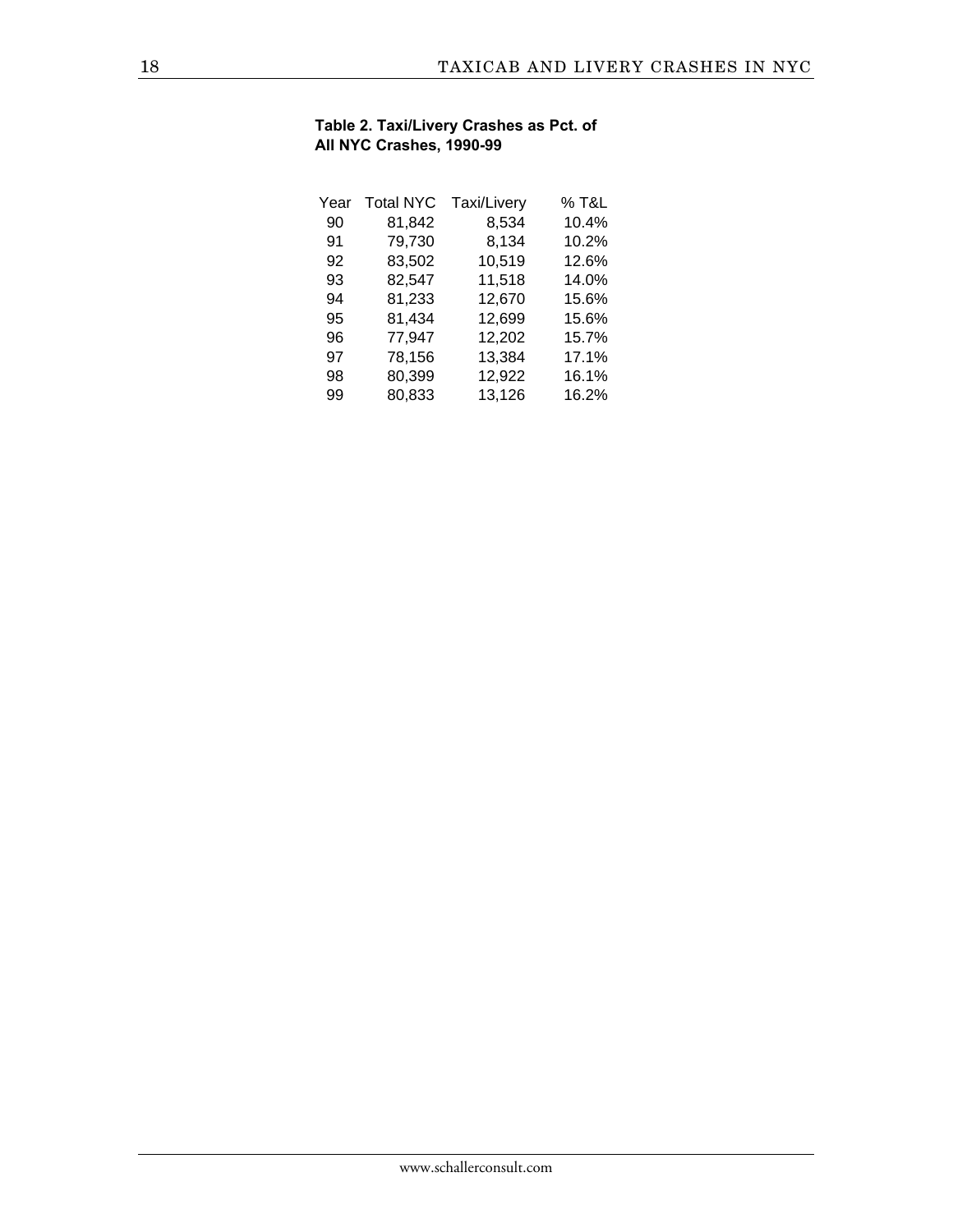|      |         |          |              | <b>Rear-Seat Passengers</b> |          |              |         |                               |              |  |
|------|---------|----------|--------------|-----------------------------|----------|--------------|---------|-------------------------------|--------------|--|
|      |         | Taxicab  |              |                             | Livery   |              |         | Other vehicles in T&L crashes |              |  |
|      | Pct.    | Pct. "A" | Pct. "A" or  | Pct.                        | Pct. "A" | Pct. "A" or  | Pct.    | Pct. "A"                      | Pct. "A" or  |  |
| Year | Injured | injuries | "B" injuries | Injured                     | injuries | "B" injuries | Injured | injuries                      | "B" injuries |  |
| 90   | 57.7%   | 4.7%     | 14.8%        | 60.8%                       | 3.5%     | 11.4%        |         |                               |              |  |
| 91   | 61.7%   | 4.0%     | 17.4%        | 60.1%                       | 3.6%     | 13.3%        |         |                               |              |  |
| 92   | 61.4%   | 4.4%     | 16.8%        | 61.9%                       | 3.1%     | 11.1%        |         |                               |              |  |
| 93   | 58.2%   | 4.0%     | 15.0%        | 61.7%                       | 2.4%     | 9.1%         |         |                               |              |  |
| 94   | 59.3%   | 4.5%     | 17.2%        | 61.1%                       | 3.9%     | 11.3%        |         |                               |              |  |
| 95   | 60.1%   | 4.1%     | 17.2%        | 62.0%                       | 2.3%     | 8.4%         |         |                               |              |  |
| 96   | 61.6%   | $3.6\%$  | 14.6%        | 66.7%                       | 2.1%     | 7.5%         |         |                               |              |  |
| 97   | 56.0%   | 3.3%     | 13.7%        | 64.0%                       | 1.9%     | 5.2%         | 51.9%   | 1.9%                          | 5.6%         |  |
| 98   | 54.8%   | 3.2%     | 13.8%        | 62.9%                       | 1.9%     | 5.4%         | 49.2%   | 1.4%                          | 5.3%         |  |
| 99   | 45.6%   | 2.7%     | 11.5%        | 57.8%                       | 1.0%     | 3.0%         | 41.0%   | 0.8%                          | 3.1%         |  |

|                         | Table 3. Extent of Injuries in Taxi/Livery Crashes, for Passengers and Drivers, by Type of |  |  |
|-------------------------|--------------------------------------------------------------------------------------------|--|--|
| <b>Vehicle, 1990-99</b> |                                                                                            |  |  |

|    | <b>Drivers</b> |          |              |         |          |              |                               |          |              |
|----|----------------|----------|--------------|---------|----------|--------------|-------------------------------|----------|--------------|
|    |                | Taxicab  |              |         | Livery   |              | Other vehicles in T&L crashes |          |              |
|    | Pct.           | Pct. "A" | Pct. "A" or  | Pct.    | Pct. "A" | Pct. "A" or  | Pct.                          | Pct. "A" | Pct. "A" or  |
|    | Injured        | injuries | "B" injuries | Injured | injuries | "B" injuries | Injured                       | injuries | "B" injuries |
| 90 | 33.3%          | 2.6%     | 7.9%         | 36.7%   | 2.5%     | 7.1%         |                               |          |              |
| 91 | 31.1%          | 2.3%     | 6.4%         | 36.5%   | 2.5%     | 6.1%         |                               |          |              |
| 92 | 32.6%          | 2.0%     | 6.2%         | 39.5%   | 2.7%     | 7.2%         |                               |          |              |
| 93 | 31.3%          | 2.2%     | 5.6%         | 39.5%   | 2.3%     | 6.2%         |                               |          |              |
| 94 | 28.6%          | 2.1%     | 4.9%         | 39.9%   | 2.6%     | 5.7%         |                               |          |              |
| 95 | 29.7%          | 1.9%     | 5.0%         | 40.8%   | 2.2%     | 5.8%         |                               |          |              |
| 96 | 28.0%          | 2.0%     | 3.9%         | 41.9%   | 2.1%     | 5.0%         |                               |          |              |
| 97 | 29.6%          | 1.1%     | 3.5%         | 43.6%   | 2.0%     | 4.5%         | 49.3%                         | 2.3%     | 6.7%         |
| 98 | 28.8%          | 2.1%     | 5.0%         | 44.8%   | 2.1%     | 4.7%         | 48.0%                         | 2.1%     | 5.6%         |
| 99 | 21.6%          | 1.0%     | 2.6%         | 35.9%   | 1.4%     | 3.2%         | 35.7%                         | 1.4%     | 3.9%         |

Note: all injury figures include fatalities

Class "A" injuries include broken or distorted limbs, skull fractures, amputations, concussions, internal injuries, severe bleeding, and inability to leave the crash scene without assistance.

Class "B" injuries include minor bleeding, contusions, abrasions and moderate or minor burns.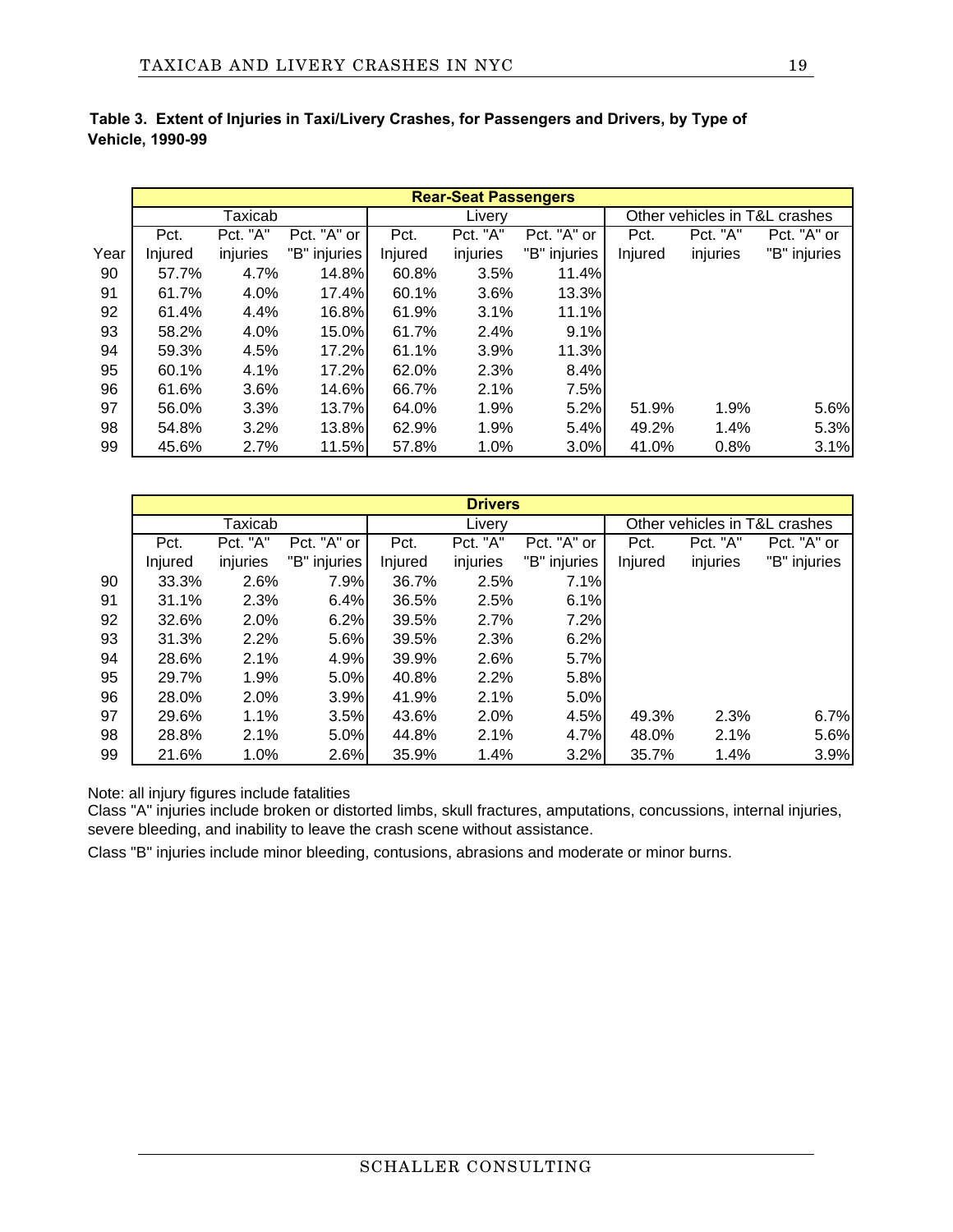|                       |                 | <b>Rear-Seat Passengers</b> |          |             |                       |             |  |  |  |
|-----------------------|-----------------|-----------------------------|----------|-------------|-----------------------|-------------|--|--|--|
|                       | <b>Taxicabs</b> |                             | Liveries |             | Other vehicles in T&L |             |  |  |  |
|                       |                 |                             |          |             | crashes               |             |  |  |  |
|                       | Pct. "A" or     |                             |          | Pct. "A" or |                       | Pct. "A" or |  |  |  |
|                       | Pct. "A"        | "B"                         | Pct. "A" | "B"         | Pct. "A"              | "B"         |  |  |  |
|                       | injuries        | injuries                    | injuries | injuries    | injuries              | injuries    |  |  |  |
| No restraint used     | 3.7%            | 15.6%                       | 2.0%     | 5.6%        | 2.2%                  | 6.4%        |  |  |  |
| <b>Restraint used</b> | 2.6%            | 8.6%                        | 1.1%     | 3.3%        | 1.1%                  | 3.9%        |  |  |  |

#### **Table 4. Rate of Class A/B Injury by Restraint Use, 1997-99 Taxi/Livery Crashes**

|                   |             | <b>Drivers</b> |          |             |                       |             |  |  |  |
|-------------------|-------------|----------------|----------|-------------|-----------------------|-------------|--|--|--|
|                   |             |                |          |             | Other vehicles in T&L |             |  |  |  |
|                   | Taxicabs    |                | Liveries |             | crashes               |             |  |  |  |
|                   | Pct. "A" or |                |          | Pct. "A" or |                       | Pct. "A" or |  |  |  |
|                   | Pct. "A"    | "B"            | Pct. "A" | "B"         | Pct. "A"              | "B"         |  |  |  |
|                   | injuries    | injuries       | injuries | injuries    | injuries              | injuries    |  |  |  |
| No restraint used | 1.8%        | 4.5%           | 2.8%     | 6.0%        | 4.3%                  | 10.4%       |  |  |  |
| Restraint used    | 1.0%        | 3.1%           | 1.5%     | 3.5%        | 1.6%                  | 4.6%        |  |  |  |

Note: all injury figures include fatalities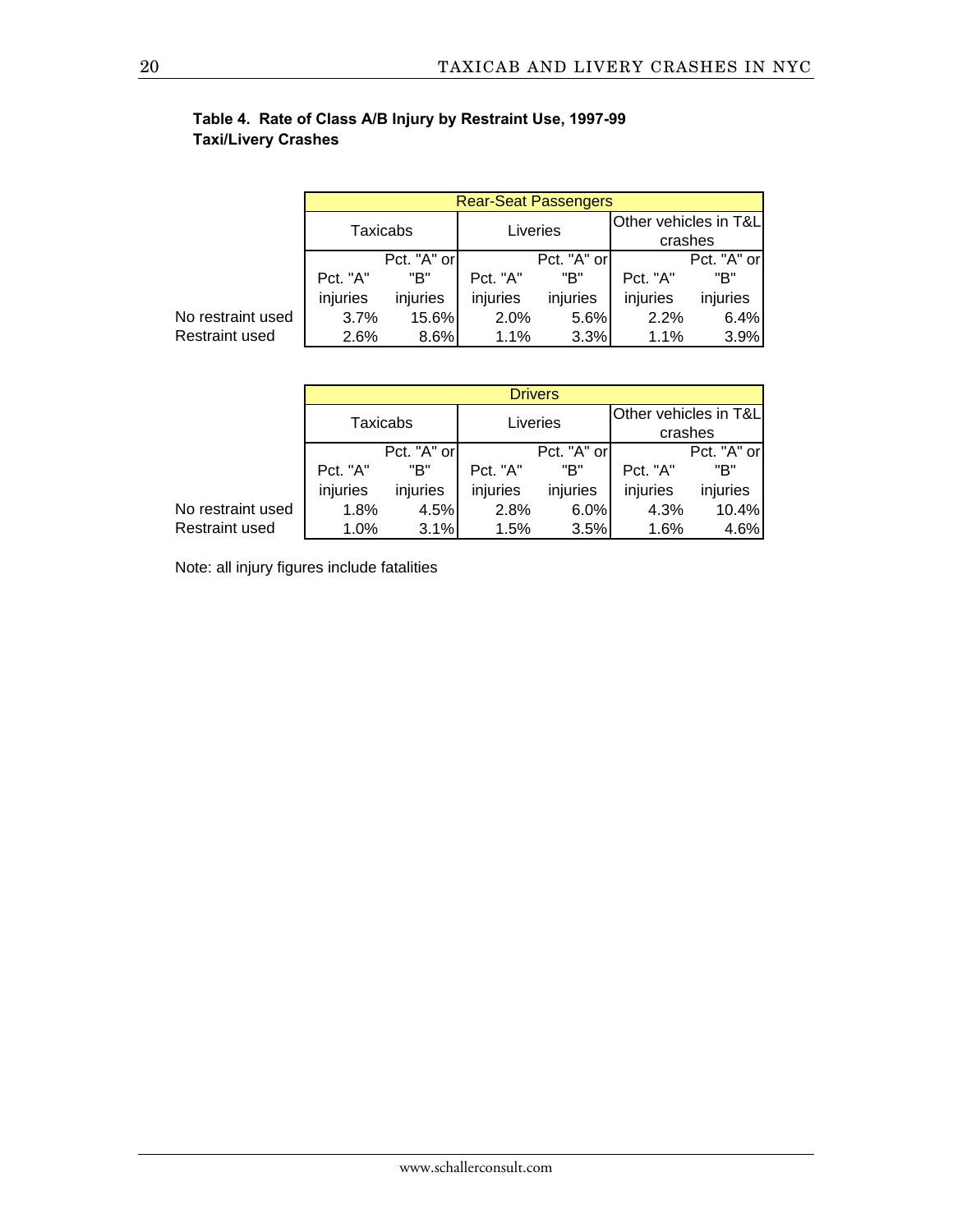|      |           | <b>Rear-Seat Passengers</b> |         |           |           |                |                               |           |         |  |  |
|------|-----------|-----------------------------|---------|-----------|-----------|----------------|-------------------------------|-----------|---------|--|--|
|      |           | Taxi                        |         |           | Livery    |                | Other vehicles in T&L crashes |           |         |  |  |
|      | No.       |                             |         | No.       |           |                | No                            |           |         |  |  |
|      | restraint | Restraint                   |         | restraint | Restraint |                | restraint                     | Restraint |         |  |  |
| Year | used      | used                        | Unknown | used      | used      | <b>Unknown</b> | used                          | used      | Unknown |  |  |
| 1990 | 57%       | 14%                         | 28%     | 49%       | 26%       | 25%            |                               |           |         |  |  |
| 1991 | 59%       | 14%                         | 26%     | 51%       | 27%       | 23%            |                               |           |         |  |  |
| 1992 | 60%       | 12%                         | 27%     | 48%       | 28%       | 23%            |                               |           |         |  |  |
| 1993 | 57%       | 13%                         | 30%     | 48%       | 29%       | 23%            |                               |           |         |  |  |
| 1994 | 55%       | 18%                         | 27%     | 47%       | 29%       | 23%            |                               |           |         |  |  |
| 1995 | 57%       | 16%                         | 27%     | 45%       | 31%       | 24%            |                               |           |         |  |  |
| 1996 | 56%       | 16%                         | 28%     | 45%       | 31%       | 24%            |                               |           |         |  |  |
| 1997 | 56%       | 17%                         | 27%     | 46%       | 32%       | 22%            | 23%                           | 58%       | 19%     |  |  |
| 1998 | 55%       | 16%                         | 29%     | 42%       | 34%       | 24%            | 25%                           | 54%       | 21%     |  |  |
| 1999 | 50%       | 17%                         | 32%     | 41%       | 35%       | 24%            | 20%                           | 61%       | 19%     |  |  |

|  |  |  |  |  | Table 5. Seat Belt Usage of Passengers and Drivers in Taxi and Livery Crashes, 1990-99 |
|--|--|--|--|--|----------------------------------------------------------------------------------------|
|--|--|--|--|--|----------------------------------------------------------------------------------------|

|      | <b>Drivers</b> |           |         |           |           |                |                               |           |                |
|------|----------------|-----------|---------|-----------|-----------|----------------|-------------------------------|-----------|----------------|
|      | Taxi           |           |         | Livery    |           |                | Other vehicles in T&L crashes |           |                |
|      | <b>No</b>      |           | No.     |           |           | <b>No</b>      |                               |           |                |
|      | restraint      | Restraint |         | restraint | Restraint |                | restraint                     | Restraint |                |
| Year | used           | used      | Unknown | used      | used      | <b>Unknown</b> | used                          | used      | <b>Unknown</b> |
| 1990 | 37%            | 34%       | 29%     | 26%       | 52%       | 22%            |                               |           |                |
| 1991 | 37%            | 35%       | 28%     | 26%       | 52%       | 22%            |                               |           |                |
| 1992 | 36%            | 38%       | 27%     | 23%       | 56%       | 22%            |                               |           |                |
| 1993 | 34%            | 37%       | 29%     | 24%       | 55%       | 20%            |                               |           |                |
| 1994 | 35%            | 38%       | 26%     | 22%       | 57%       | 21%            |                               |           |                |
| 1995 | 32%            | 42%       | 26%     | 19%       | 62%       | 19%            |                               |           |                |
| 1996 | 33%            | 40%       | 27%     | 17%       | 62%       | 21%            |                               |           |                |
| 1997 | 32%            | 42%       | 26%     | 18%       | 62%       | 20%            | 11%                           | 70%       | 19%            |
| 1998 | 31%            | 41%       | 28%     | 18%       | 61%       | 21%            | 10%                           | 70%       | 20%            |
| 1999 | 29%            | 43%       | 28%     | 15%       | 66%       | 19%            | 8%                            | 74%       | 19%            |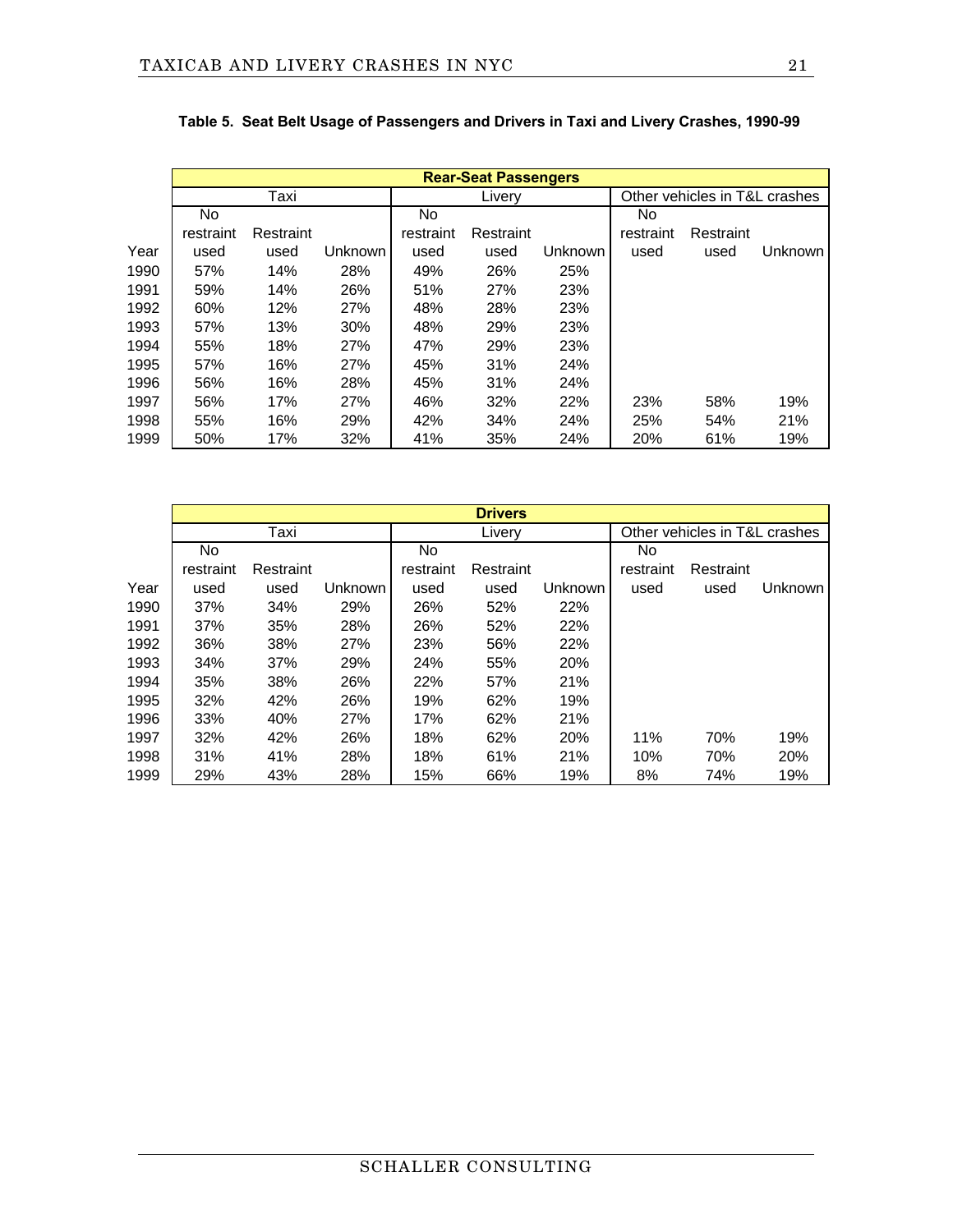|                 |       |        |           | Taxi/Livery as % of Citywide |         |          |
|-----------------|-------|--------|-----------|------------------------------|---------|----------|
|                 |       |        |           | Total                        | Injury  | Fatality |
|                 | Taxi  | Livery | Total T&L | crashes                      | crashes | crashes  |
| <b>Bronx</b>    | 54    | 2.741  | 2,790     | 16%                          | 19%     | 2%       |
| <b>Brooklyn</b> | 323   | 4,369  | 4.675     | 13%                          | 14%     | 9%       |
| Manhattan       | 3,368 | 2,951  | 6.121     | 27%                          | 30%     | 17%      |
| Queens          | 519   | 2,808  | 3,270     | 9%                           | 10%     | 6%       |
| Staten Island   | 6     | 265    | 271       | 5%                           | 5%      | $0\%$    |
| Total           | 4.270 | 13,134 | 17.127    | 15%                          | 16%     | 8%       |

#### **Table 6. Taxi & Livery Crashes by Borough, 1999**